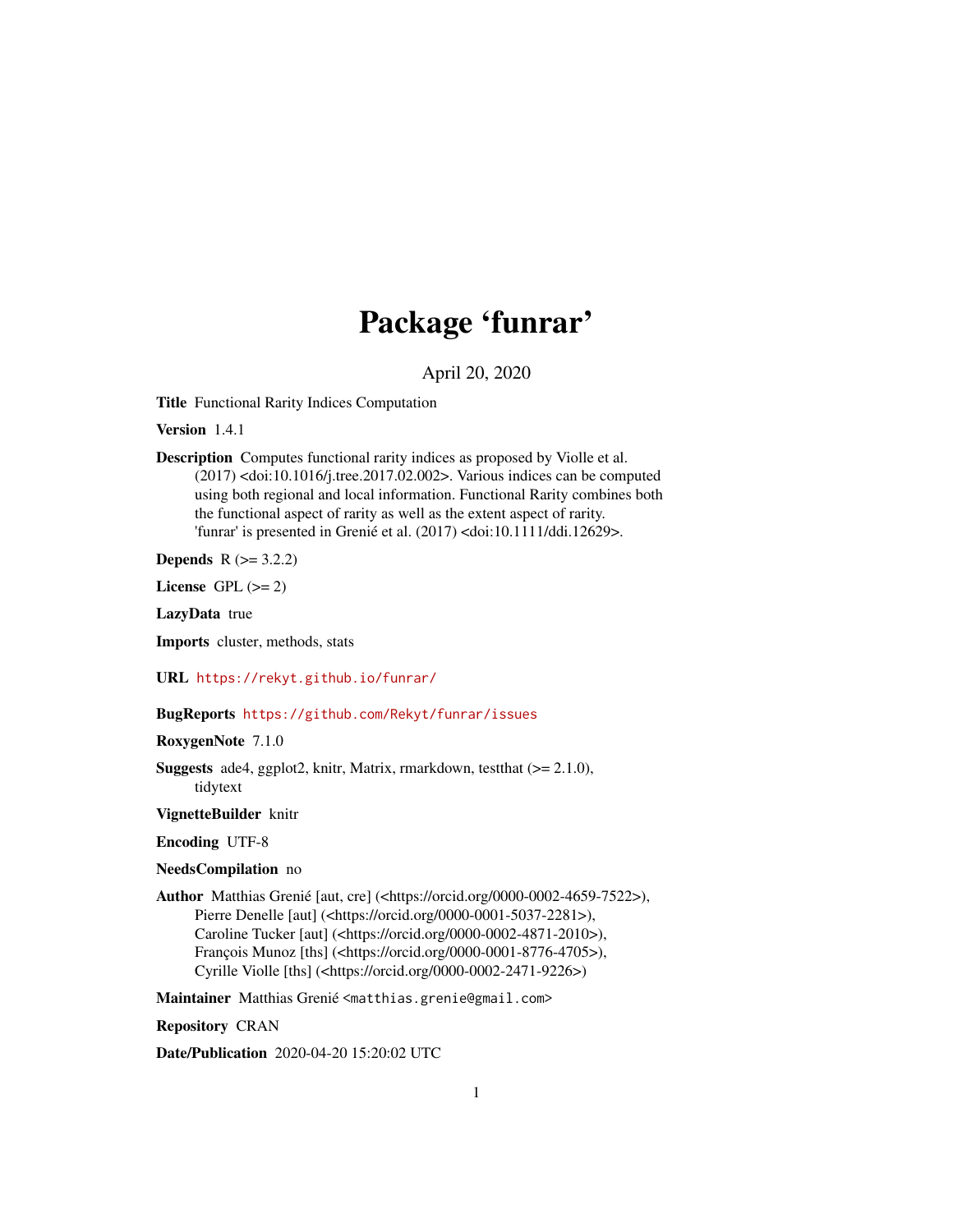# <span id="page-1-0"></span>R topics documented:

|       | - 6 |
|-------|-----|
|       |     |
|       |     |
|       |     |
|       |     |
|       |     |
|       |     |
|       |     |
|       |     |
|       |     |
|       |     |
|       |     |
|       |     |
|       |     |
|       |     |
|       |     |
|       |     |
|       |     |
|       |     |
|       |     |
| Index | 27  |

combination\_trait\_dist

*Multiple distance matrices*

### Description

Internal function to compute combinations of distance matrices from a data.frame of traits, using [compute\\_dist\\_matrix\(\)](#page-2-1).

## Usage

```
combination_trait_dist(traits_table, ...)
```

|                      | traits_table a data.frame of traits with species in row and traits in columns, row names |
|----------------------|------------------------------------------------------------------------------------------|
|                      | should be species names,                                                                 |
| $\ddot{\phantom{0}}$ | additional arguments supplied to compute_dist_matrix()                                   |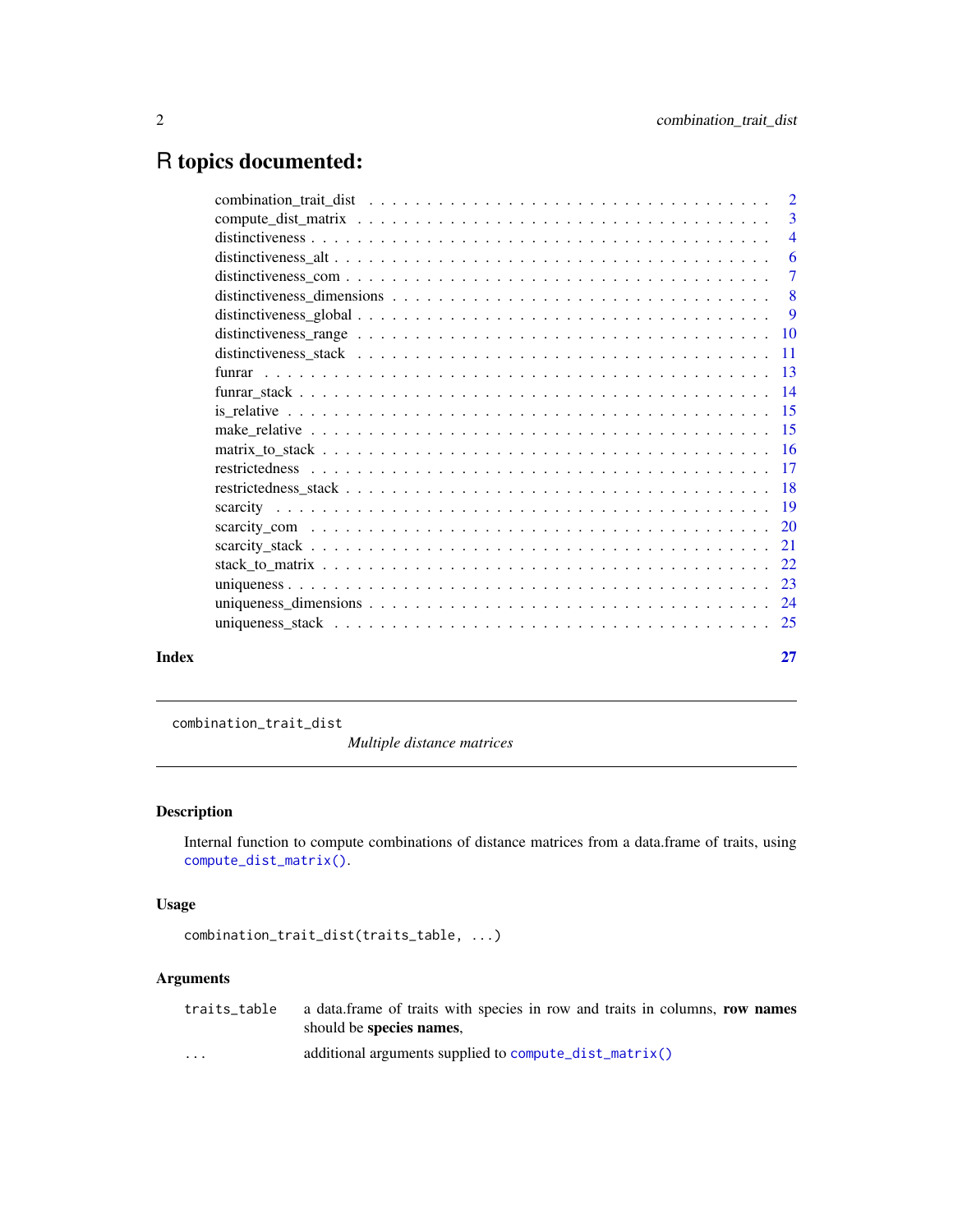### <span id="page-2-0"></span>Value

A list of functional distance matrices, one for each provided trait plus an additional matrix for all traits taken altogether

<span id="page-2-1"></span>compute\_dist\_matrix *Functional Distance Matrix*

### Description

Wrapper for [cluster::daisy\(\)](#page-0-0) function in cluster package, to compute distance matrix of trait between each pair of species present in given traits\_table, each row represents a species and each column a trait. To be able to compute other metrics traits\_table must have species name as row names.

### Usage

```
compute_dist_matrix(
  traits_table,
  metric = "gower",
  center = FALSE,
  scale = FALSE
)
```
### Arguments

| traits_table | a data.frame of traits with species in row and traits in columns, row names<br>should be species names,                                                      |
|--------------|--------------------------------------------------------------------------------------------------------------------------------------------------------------|
| metric       | character vector in list 'gower', 'manhattan', 'euclidean' defining the type<br>of distance to use (see cluster:: $\frac{daisy()}{b}$ , see Details section, |
| center       | logical that defines if traits should be centered (only in the case of 'euclidean'<br>distance)                                                              |
| scale        | logical that defines if traits should be scaled (only in the case of 'euclidean'<br>distance)                                                                |

#### Details

The functional distance matrix can be computed using any type of distance metric. When traits are both quantitative and qualitative Gower's (Gower, 1971; Podani, 1999) distance can be used. Otherwise, any other distance metric (Euclidean, Manhattan, Minkowski) can be used - as long as the rows and the columns are named following the species. When using mixed data consider also Gower's distance extension by Pavoine et al. (2009). IMPORTANT NOTE: in order to get functional rarity indices between 0 and 1, the distance metric has to be scaled between 0 and 1.

#### Value

A functional distance matrix, column and row names follow species name from traits\_table row names.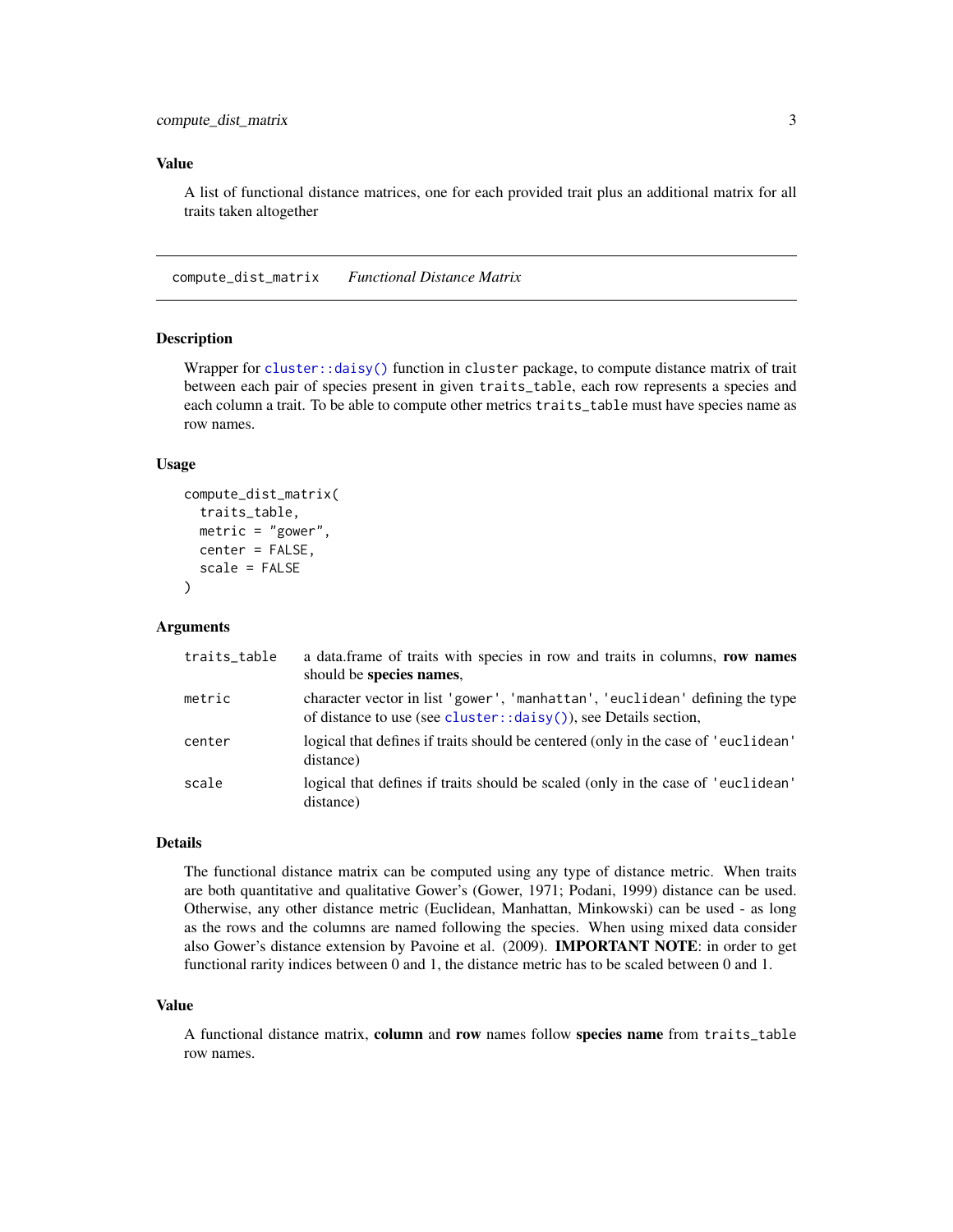#### References

```
Gower, J.C. (1971) A general coefficient of similarity and some of its
properties. Biometrics, 857871.
```
Podani, J. (1999) Extending Gower's general coefficient of similarity to ordinal characters. Taxon, 331340.

Pavoine, S., Vallet, J., Dufour, A.-B., Gachet, S., & Daniel, H. (2009) On the challenge of treating various types of variables: application for improving the measurement of functional diversity. Oikos, 118, 391402.

#### See Also

[cluster::daisy\(\)](#page-0-0) which this function wraps, base [stats::dist\(\)](#page-0-0) or [ade4::dist.ktab\(\)](#page-0-0) for Pavoine et al. (2009) extension of Gower's distance.

#### Examples

```
set.seed(1) # For reproducibility
\text{trait} = \text{data}. frame(
   sp = paste("sp", 1:5),
   trait_1 = runif(5),
   trait_2 = as.factor(c("A", "A", "A", "B", "B")))
rownames(trait) = trait$sp
dist_mat = compute_dist_matrix(trait[, -1])
```
<span id="page-3-1"></span>distinctiveness *Functional Distinctiveness on site-species matrix*

### Description

Computes functional distinctiveness from a site-species matrix (containing presence-absence or relative abundances) of species with provided functional distance matrix. The sites-species matrix should have sites in rows and species in columns, similar to vegan package defaults.

#### Usage

```
distinctiveness(pres_matrix, dist_matrix, relative = FALSE)
```

| pres_matrix | a site-species matrix (presence-absence or relative abundances), with sites in |
|-------------|--------------------------------------------------------------------------------|
|             | rows and species in columns                                                    |
| dist_matrix | a species functional distance matrix                                           |

<span id="page-3-0"></span>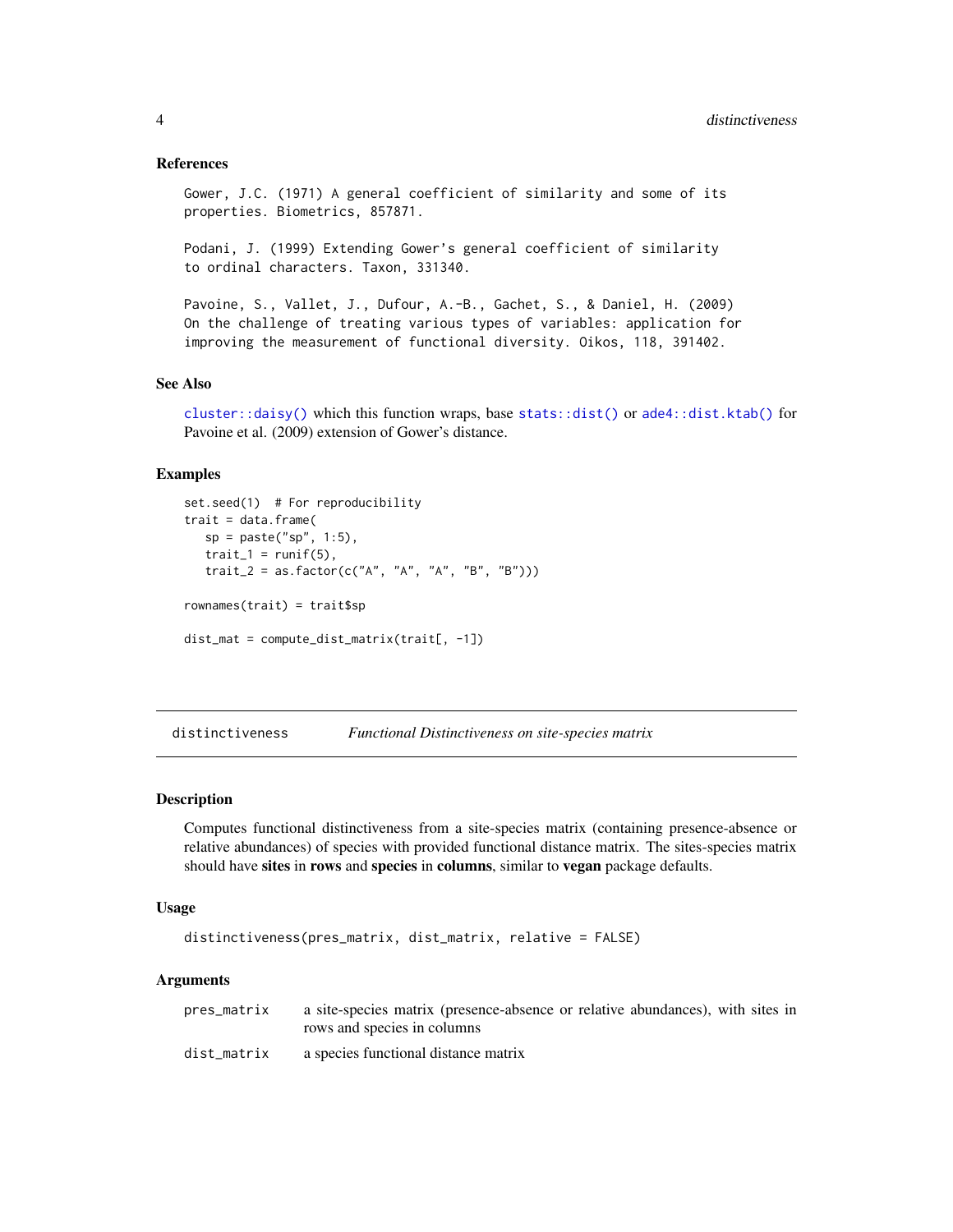relative a logical indicating if distinctiveness should be scaled relatively to the community (scaled by max functional distance among the species of the targeted community)

### Details

The Functional Distinctiveness of a species is the average functional distance from a species to all the other in the given community. It is computed as such:

$$
D_i = \frac{\sum_{j=0, i \neq j}^N d_{ij}}{N-1},
$$

with  $D_i$  the functional distinctiveness of species i, N the total number of species in the community and  $d_{ij}$  the functional distance between species i and species j. **IMPORTANT NOTE**: in order to get functional rarity indices between 0 and 1, the distance metric has to be scaled between 0 and 1.

### Value

a similar matrix from provided pres\_matrix with Distinctiveness values in lieu of presences or relative abundances, species absent from communities will have an NA value (see Note section)

#### Note

Absent species should be coded by 0 or NA in input matrices.

When a species is alone in its community the functional distinctiveness cannot be computed (denominator  $= 0$  in formula), and its value is assigned as NaN.

For speed and memory efficiency sparse matrices can be used as input of the function using as (pres\_matrix,"sparseMatri: from the Matrix package. (see vignette("sparse\_matrices",package = "funrar"))

#### Examples

```
data("aravo", package = "ade4")
# Site-species matrix
mat = as.matrix(aravo$spe)
# Compute relative abundances
mat = make_relative(mat)
# Example of trait table
tra = aravo$traits[, c("Height", "SLA", "N_mass")]
# Distance matrix
dist_mat = compute_dist_matrix(tra)
di = distinctiveness(pres_matrix = mat, dist_matrix = dist_matrix)di[1:5, 1:5]
# Compute distinctiveness for all species in the regional pool
# i.e., with all the species in all the communities
# Here considering each species present evenly in the regional pool
reg\_pool = matrix(1, ncol = ncol(mat))colnames(reg_pool) = colnames(mat)
```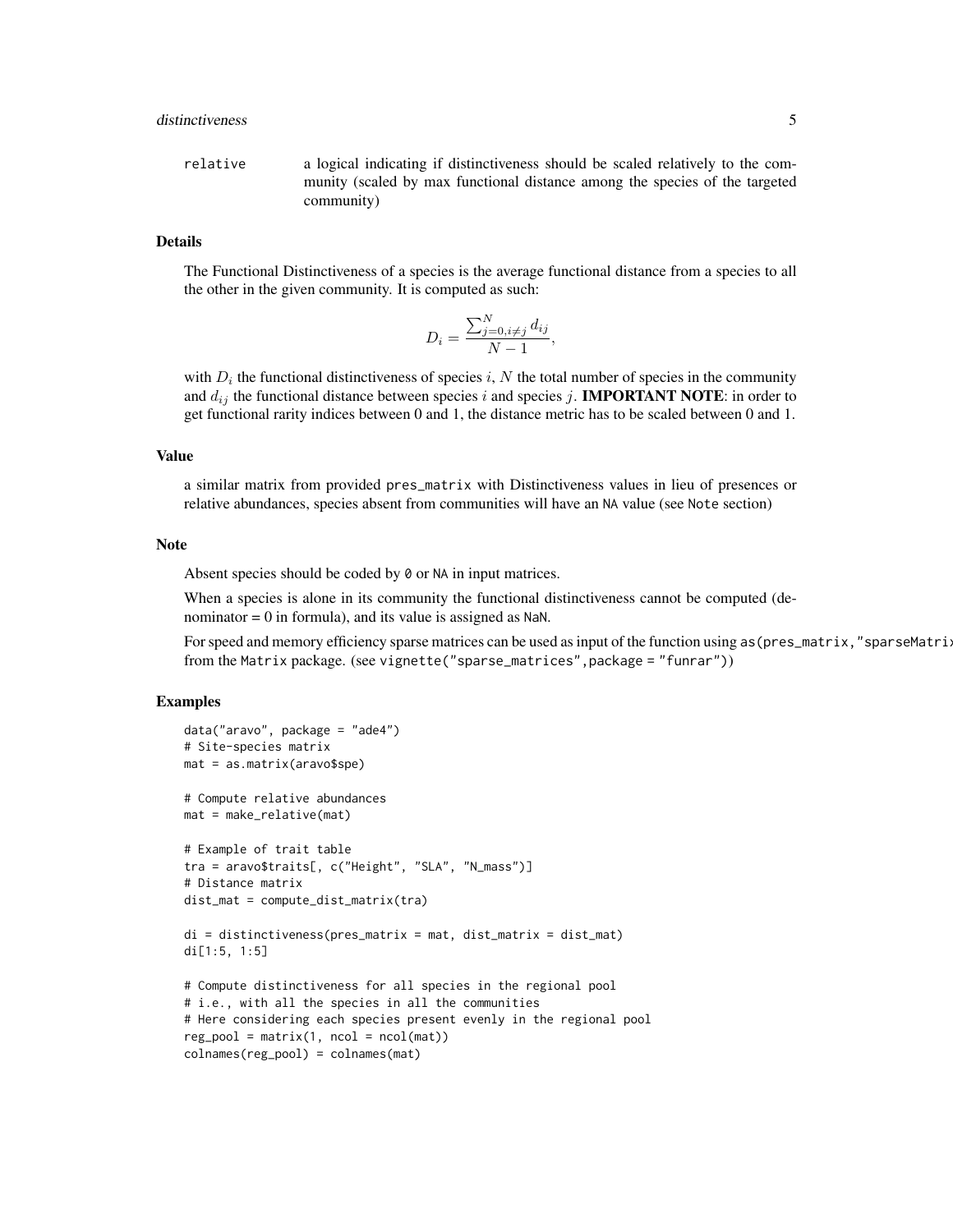```
row.names(reg_pool) = c("Regional_pool")
reg_di = distinctiveness(reg_pool, dist_mat)
```
distinctiveness\_alt *Other Functional Distinctiveness within range*

#### Description

Computes functional distinctiveness from a site-species matrix (containing presence-absence or relative abundances) of species with provided functional distance matrix considering only species within a given range in the functional space. The sites-species matrix should have sites in rows and species in columns, similar to vegan package defaults.

#### Usage

distinctiveness\_alt(pres\_matrix, dist\_matrix, given\_range)

#### Arguments

| pres_matrix | a site-species matrix (presence-absence or relative abundances), with sites in<br>rows and species in columns      |
|-------------|--------------------------------------------------------------------------------------------------------------------|
| dist_matrix | a species functional distance matrix                                                                               |
| given_range | a numeric indicating the dissimilarity range at which the the other species are<br>considered maximally dissimilar |

### Details

The Functional Distinctiveness of a species is the average functional distance from a species to all the other in the given community. It is computed as such:

$$
D_i(T) = \frac{\sum_{j=1, j \neq i}^{S} \left[ \frac{d_{ij}}{T} + \theta(d_{ij} - T) \left( 1 - \frac{d_{ij}}{T} \right) \right]}{S - 1}
$$

with  $D_i$  the functional distinctiveness of species i, N the total number of species in the community and  $d_{ij}$  the functional distance between species i and species j. T is the chosen maximal range considered. The function  $\theta(d_{i,j} - T)$  is an indicator function that returns 1 when  $d_{ij} \geq T$  and 0 when  $d_{ij} < T$ . **IMPORTANT NOTE**: in order to get functional rarity indices between 0 and 1, the distance metric has to be scaled between 0 and 1.

#### Value

a similar matrix from provided pres\_matrix with Distinctiveness values in lieu of presences or relative abundances, species absent from communities will have an NA value (see Note section)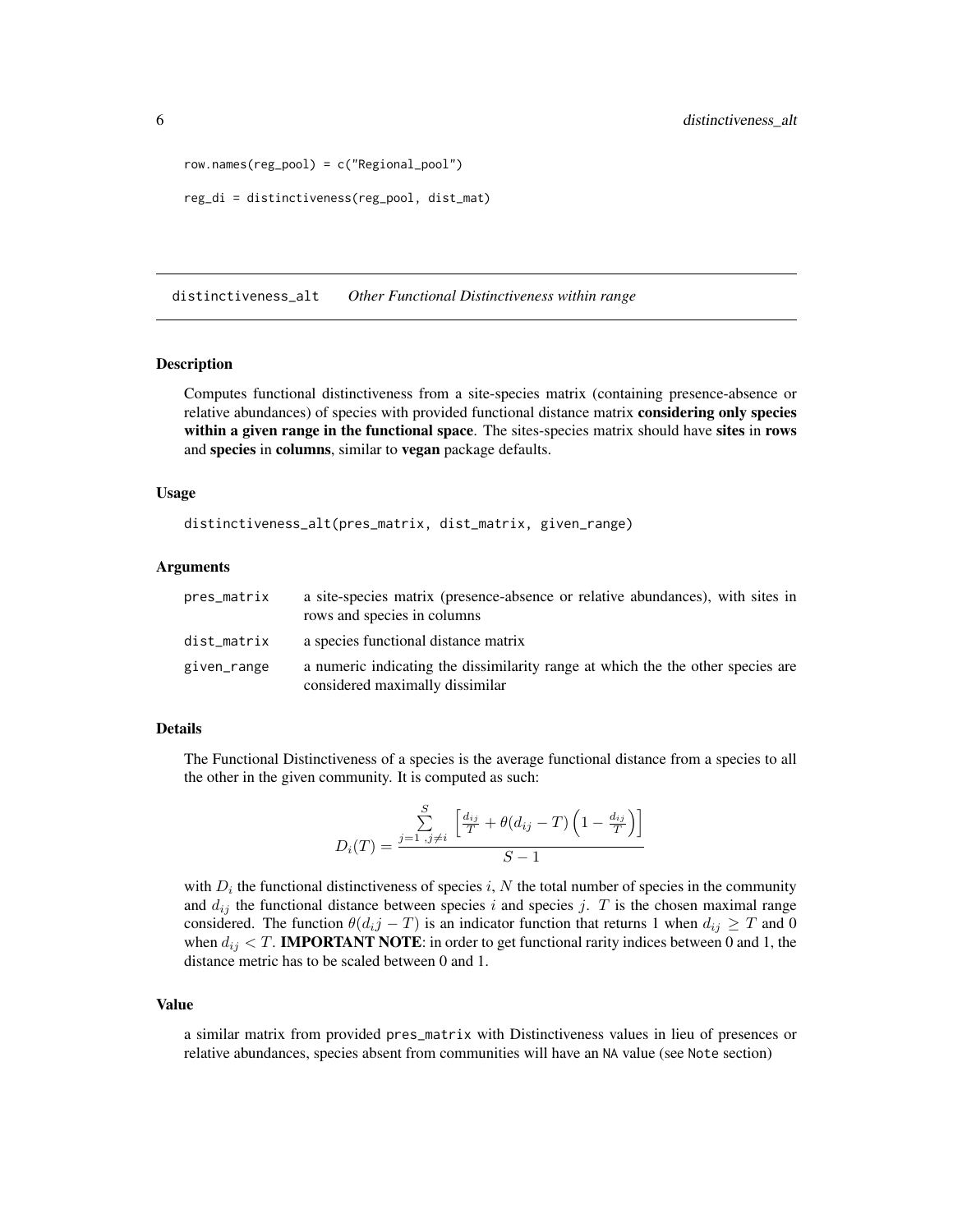### <span id="page-6-0"></span>Note

Absent species should be coded by 0 or NA in input matrices.

When a species is alone in its community the functional distinctiveness cannot be computed (denominator  $= 0$  in formula), and its value is assigned as NaN.

For speed and memory efficiency sparse matrices can be used as input of the function using as (pres\_matrix,"sparseMatri: from the Matrix package. (see vignette("sparse\_matrices",package = "funrar"))

<span id="page-6-1"></span>distinctiveness\_com *Functional Distinctiveness for a single community*

### Description

Given a stacked data.frame and a distance matrix compute the functional distinctiveness for a single community. Functional distinctiveness relates to the functional "originality" of a species in a community. The closer to 1 the more the species is functionally distinct from the rest of the community. See [distinctiveness\(\)](#page-3-1) function or the functional rarity indices vignette included in the package (type vignette("rarity\_indices",package = "funrar")), for more details on the metric. IM-**PORTANT NOTE:** in order to get functional rarity indices between 0 and 1, the distance metric has to be scaled between 0 and 1.

#### Usage

```
distinctiveness_com(
  com_df,
  sp_col,
  abund = NULL,dist_matrix,
  relative = FALSE
)
```
#### Arguments

| com_df      | a stacked $(= \text{tidy})$ data. frame from a single community with each row represent-<br>ing a species in a community                                                     |
|-------------|------------------------------------------------------------------------------------------------------------------------------------------------------------------------------|
| sp_col      | a character vector, the name of the species column in com_df                                                                                                                 |
| abund       | a character vector, the name of the column containing relative abundances values                                                                                             |
| dist_matrix | a functional distance matrix as given by compute_dist_matrix(), with species<br>name as row and column names                                                                 |
| relative    | a logical indicating if distinctiveness should be scaled relatively to the com-<br>munity (scaled by max functional distance among the species of the targeted<br>community) |

#### Value

the same data.frame with the additional **Di** column giving functional distinctiveness values for each species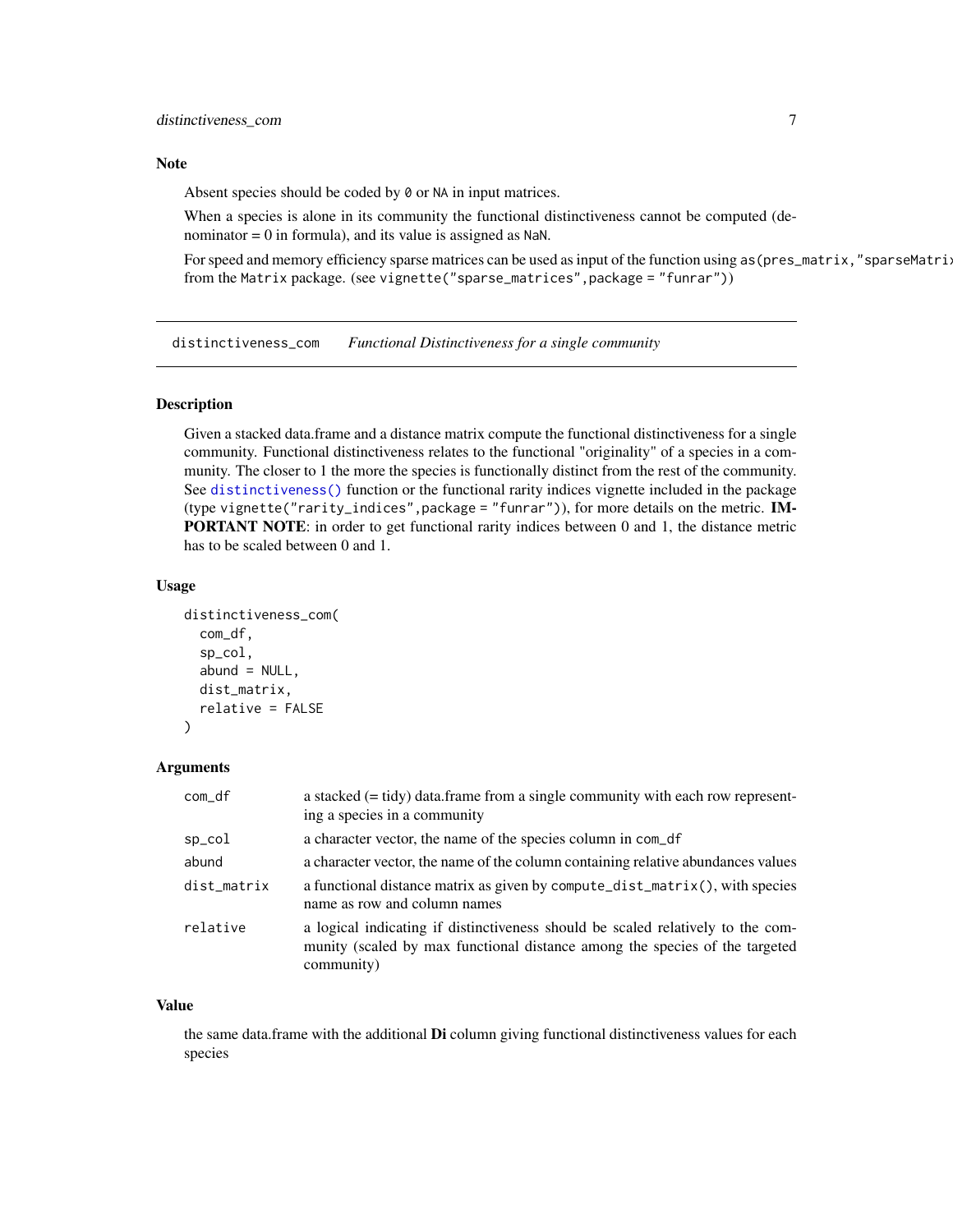### <span id="page-7-0"></span>Caution

This function is meant for internal uses mostly, thus it does not include any tests on inputs and may fail unexpectedly. Please use [distinctiveness\\_stack\(\)](#page-10-1) to avoid input errors.

## See Also

[scarcity\\_com\(\)](#page-19-1), vignette("rarity\_indices",package = "funrar") and [distinctiveness\(\)](#page-3-1) Details section for detail on the index

<span id="page-7-1"></span>distinctiveness\_dimensions *Distinctiveness dimensions*

#### Description

From a trait data.frame and a site-species matrix compute Distinctiveness (average pairwise functional distance) for each species in each community on each provided trait and on all traits taken altogether.

#### Usage

distinctiveness\_dimensions(pres\_matrix, traits\_table, ...)

#### **Arguments**

| pres_matrix  | a site-species matrix, with species in rows and sites in columns, containing<br>presence-absence, relative abundances or abundances values |
|--------------|--------------------------------------------------------------------------------------------------------------------------------------------|
| traits_table | a data frame of traits with species in row and traits in columns, row names<br>should be species names.                                    |
| $\cdots$     | additional arguments supplied to compute_dist_matrix()                                                                                     |

### Value

a list of site-species matrix with functional distinctiveness values per species per site, with elements Di\_X for distinctiveness computed on trait X and Di\_all for distinctiveness computed on all traits.

#### See Also

[uniqueness\\_dimensions\(\)](#page-23-1), [distinctiveness\(\)](#page-3-1), [distinctiveness\\_stack\(\)](#page-10-1) and [compute\\_dist\\_matrix\(\)](#page-2-1) for additional arguments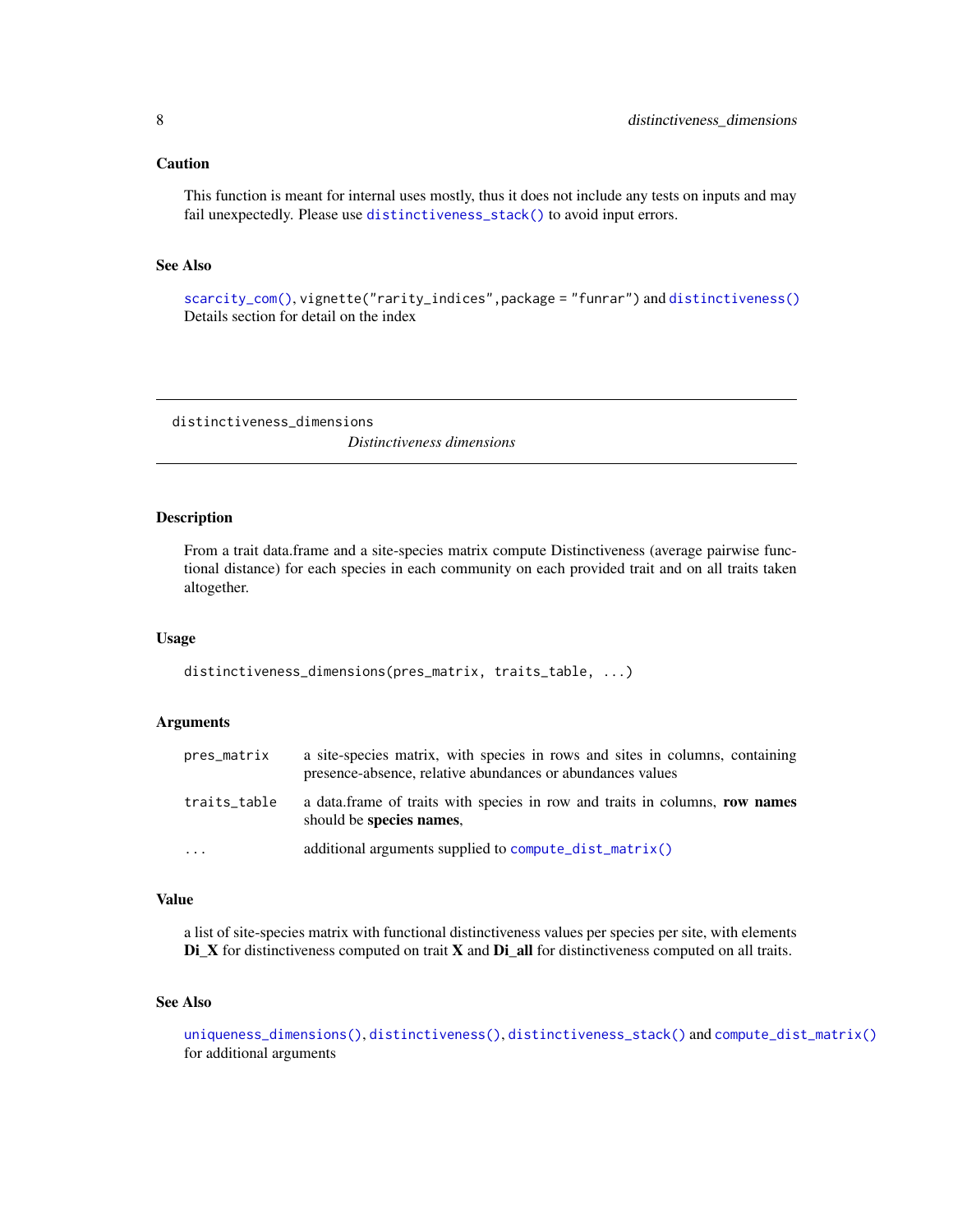### <span id="page-8-0"></span>distinctiveness\_global 9

### Examples

```
data("aravo", package = "ade4")
# Site-species matrix
mat = as.matrix(aravo$spe)
rel_mat = make_relative(mat)
# Example of trait table
tra = aravo$traits[, c("Height", "SLA", "N_mass")]
di_dim = distinctiveness_dimensions(rel_mat, tra)
```
distinctiveness\_global

*Global/Regional Functional Distinctiveness from dissimilarity matrix*

### Description

Given a distance (or dissimilarity) matrix or dist() objects compute regional/global level distinctiveness as if all species were present in the same community.

#### Usage

```
distinctiveness_global(dist_obj, di_name = "global_di")
```
#### **Arguments**

| dist_obj | a functional distance matrix as given by compute_dist_matrix(), with species<br>name as row and column names or a dist() object with species names as |
|----------|-------------------------------------------------------------------------------------------------------------------------------------------------------|
|          | labels()                                                                                                                                              |
| di name  | a character vector giving the name of the distinctiveness column in the final<br>$data$ : $frame$ $(default: global_d i)$                             |

#### Value

a data.frame with two columns: by default species that contains the species names and global\_di that contains the distinctiveness values. The first column that contains species names can renamed based on dist\_obj dimnames, while the second column is renamed through the di\_name argument.'

### See Also

vignette("rarity\_indices",package = "funrar") and [distinctiveness\(\)](#page-3-1) Details section for detail on the index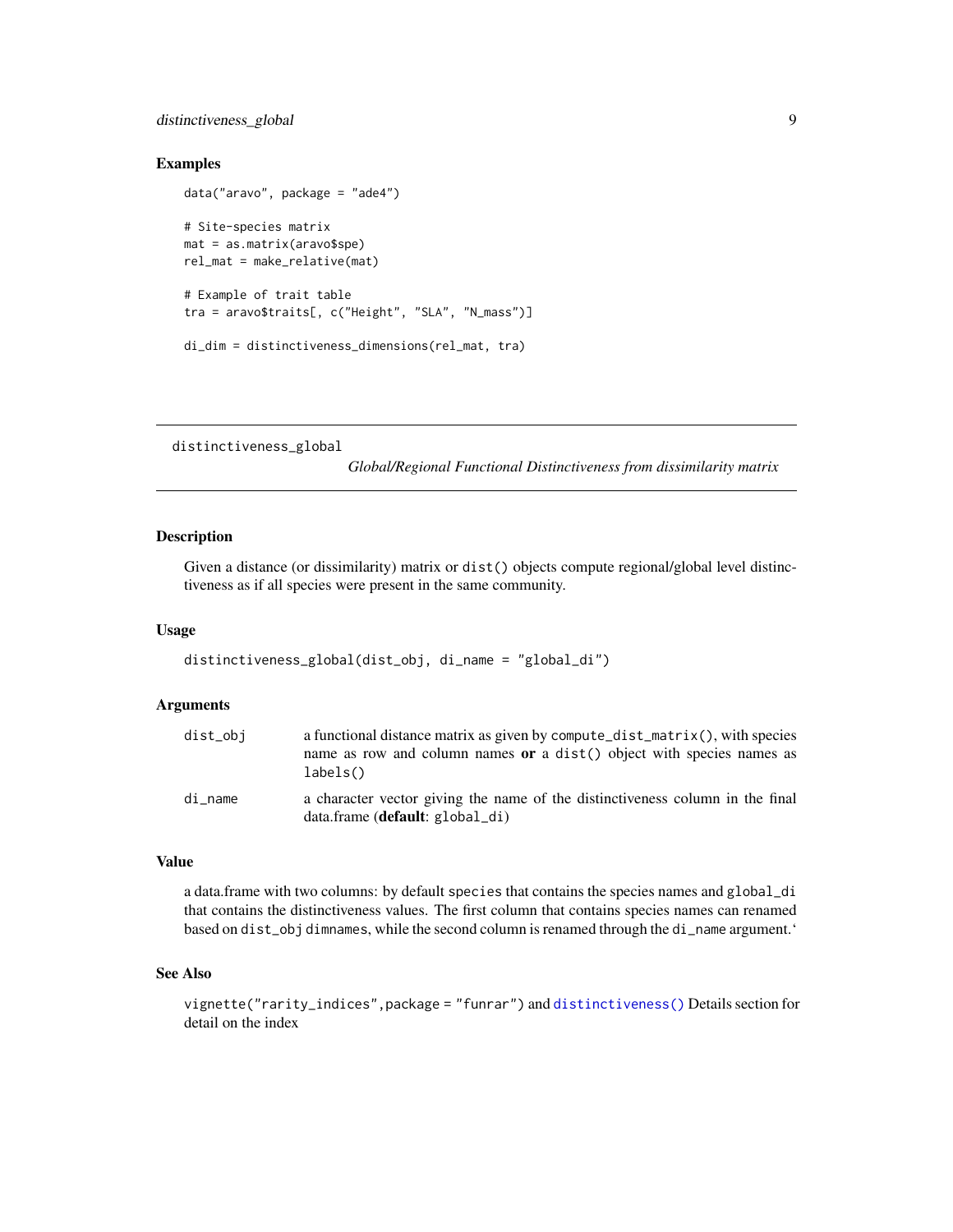### <span id="page-9-0"></span>Description

Computes functional distinctiveness from a site-species matrix (containing presence-absence or relative abundances) of species with provided functional distance matrix considering only species within a given range in the functional space. The sites-species matrix should have sites in rows and species in columns, similar to vegan package defaults.

### Usage

```
distinctiveness_range(pres_matrix, dist_matrix, given_range, relative = FALSE)
```
### Arguments

| pres_matrix | a site-species matrix (presence-absence or relative abundances), with sites in<br>rows and species in columns                                                                |
|-------------|------------------------------------------------------------------------------------------------------------------------------------------------------------------------------|
| dist_matrix | a species functional distance matrix                                                                                                                                         |
| given_range | a numeric indicating the dissimilarity range at which the the influence of other<br>species is not considered anymore                                                        |
| relative    | a logical indicating if distinctiveness should be scaled relatively to the com-<br>munity (scaled by max functional distance among the species of the targeted<br>community) |

#### Details

The Functional Distinctiveness of a species is the average functional distance from a species to all the other in the given community. It is computed as such:

$$
D_i(T) = 1 \text{ if } T < min(d_{ij}), D_i(T) = \left( \frac{\sum_{j=1,j\neq i,d_{ij} \le T}^S d_{ij} \times Ab_j}{\sum_{j=1,j\neq i,d_{ij} \le T}^S Ab_j} \right) \times \left( 1 - \frac{\sum_{j=1,j\neq i,d_{ij} \le T}^S Ab_j}{N} \right) \text{ if } T \ge min(d_{ij}),
$$

with  $D_i$  the functional distinctiveness of species i, N the total number of species in the community and  $d_{ij}$  the functional distance between species i and species j. T is the chosen maximal range

considered. When presence-absence are used 
$$
Ab_j = 1/N
$$
 and the term  $\left(1 - \frac{\sum_{j=1}^{S} A b_j}{N} \right)$ 

is replaced by 1. **IMPORTANT NOTE**: in order to get functional rarity indices between 0 and 1, the distance metric has to be scaled between 0 and 1.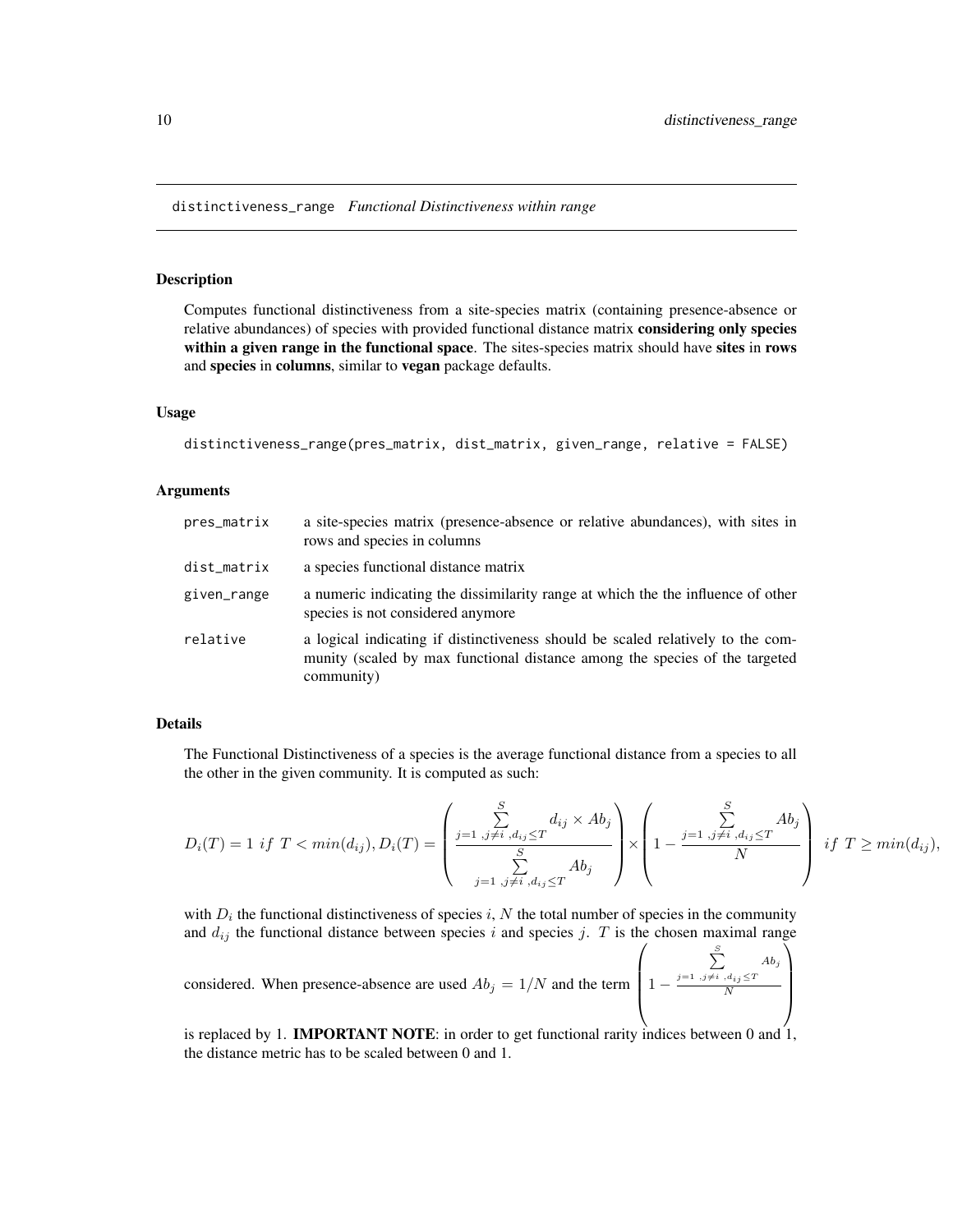### <span id="page-10-0"></span>Value

a similar matrix from provided pres\_matrix with Distinctiveness values in lieu of presences or relative abundances, species absent from communities will have an NA value (see Note section)

#### Note

Absent species should be coded by 0 or NA in input matrices.

When a species is alone in its community the functional distinctiveness cannot be computed (denominator  $= 0$  in formula), and its value is assigned as NaN.

For speed and memory efficiency sparse matrices can be used as input of the function using as (pres\_matrix,"sparseMatri: from the Matrix package. (see vignette("sparse\_matrices",package = "funrar"))

### Examples

```
data("aravo", package = "ade4")
# Site-species matrix
mat = as.matrix(aravo$spe)
# Compute relative abundances
mat = make_relative(mat)
# Example of trait table
tra = aravo$traits[, c("Height", "SLA", "N_mass")]
# Distance matrix
dist_mat = compute_dist_matrix(tra)
di = distinctiveness(pres_matrix = mat, dist_matrix = dist_mat)
di[1:5, 1:5]
# Compute distinctiveness for all species in the regional pool
# i.e., with all the species in all the communities
# Here considering each species present evenly in the regional pool
reg\_pool = matrix(1, ncol = ncol(mat))colnames(reg_pool) = colnames(mat)
row.names(reg_pool) = c("Regional_pool")
reg_di = distinctiveness(reg_pool, dist_mat)
```
<span id="page-10-1"></span>distinctiveness\_stack *Functional Distinctiveness on a stacked data.frame*

#### Description

Compute Functional Distinctiveness for several communities, from a stacked (or tidy) data.frame of communities, with one column for species identity, one for community identity and an optional one for relative abundances. Also needs a species functional distances matrix. Functional distinctiveness relates to the functional "originality" of a species in a community. The closer to 1 the more the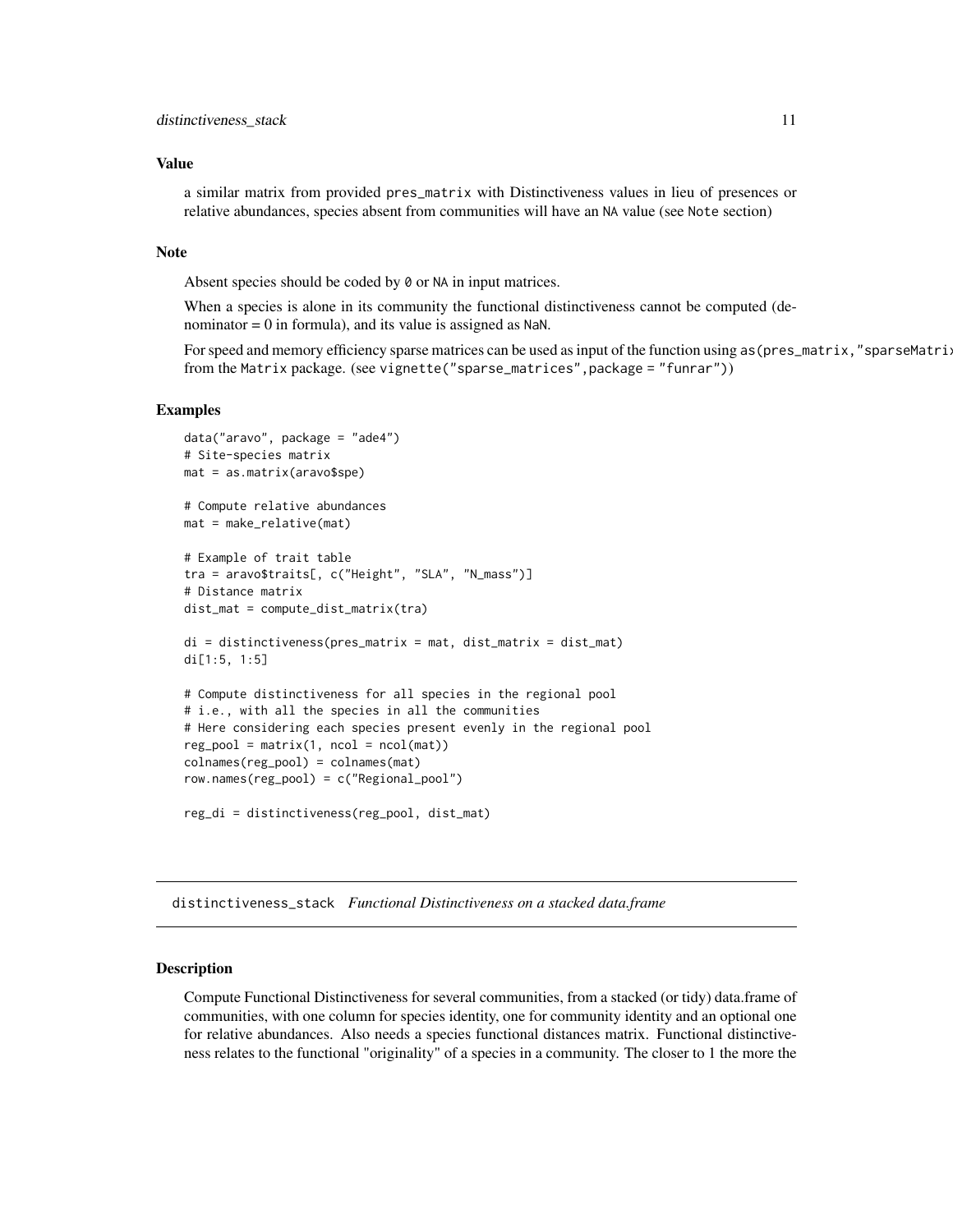### <span id="page-11-0"></span>12 distinctiveness\_stack

species is functionally distinct from the rest of the community. See [distinctiveness\(\)](#page-3-1) function or the functional rarity indices vignette included in the package (type vignette("rarity\_indices",package = "funrar")), for more details on the metric. IMPORTANT NOTE: in order to get functional rarity indices between 0 and 1, the distance metric has to be scaled between 0 and 1. You can either use \_stack() or \_tidy() functions as they are aliases of one another.

### Usage

```
distinctiveness_stack(
  com_df,
  sp_col,
  com,
  abund = NULL,dist_matrix,
  relative = FALSE
)
distinctiveness_tidy(
  com_df,
  sp_col,
  com,
  abund = NULL,dist_matrix,
  relative = FALSE
)
```
#### Arguments

| com_df      | a stacked $(= \text{tidy})$ data. frame from a single community with each row represent-<br>ing a species in a community                                                     |
|-------------|------------------------------------------------------------------------------------------------------------------------------------------------------------------------------|
| sp_col      | a character vector, the name of the species column in com_df                                                                                                                 |
| com         | a character vector, the column name for communities names                                                                                                                    |
| abund       | a character vector, the name of the column containing relative abundances values                                                                                             |
| dist_matrix | a functional distance matrix as given by compute_dist_matrix(), with species<br>name as row and column names                                                                 |
| relative    | a logical indicating if distinctiveness should be scaled relatively to the com-<br>munity (scaled by max functional distance among the species of the targeted<br>community) |

### Value

the same data.frame with the additional **Di** column giving functional distinctiveness values for each species

### See Also

```
scarcity_stack(), uniqueness_stack(), restrictedness_stack(); distinctiveness() De-
tails section for detail on the index
```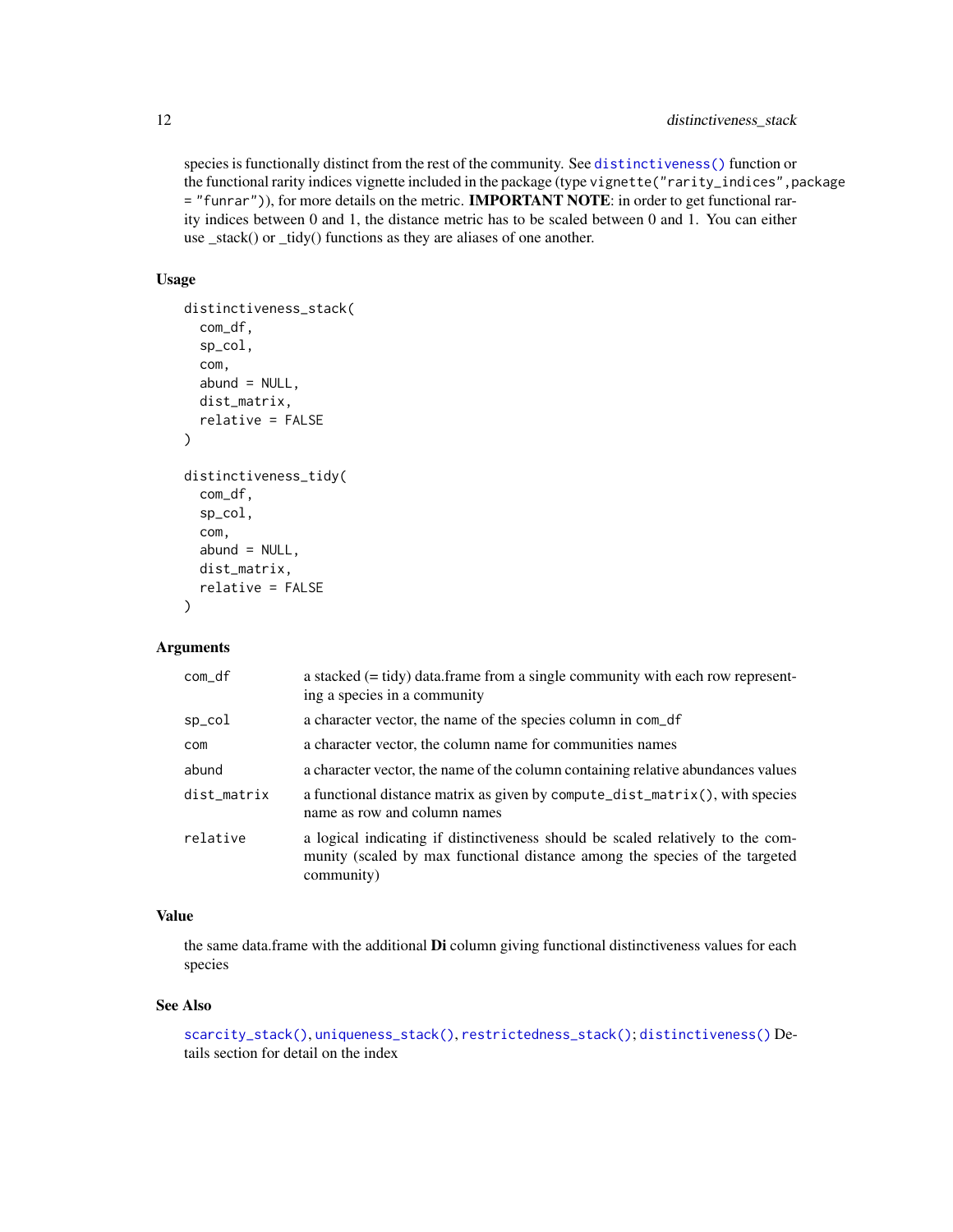#### <span id="page-12-0"></span>funrar that the contract of the contract of the contract of the contract of the contract of the contract of the contract of the contract of the contract of the contract of the contract of the contract of the contract of th

### Examples

```
data("aravo", package = "ade4")
# Example of trait table
tra = aravo$traits[, c("Height", "SLA", "N_mass")]
# Distance matrix
dist_mat = compute_dist_matrix(tra)
# Site-species matrix converted into data.frame
mat = as.matrix(aravo$spe)
mat = make relative(mat)dat = matrix_to_stack(mat, "value", "site", "species")
dat$site = as.character(dat$site)
dat$species = as.character(dat$species)
di_df = distinctiveness_stack(dat, "species", "site", "value", dist_mat)
head(di_df)
```
funrar *Functional Rarity Indices*

### Description

From a site-species matrix and functional distance matrix compute all indices included in the package: functional uniqueness (regional, functional), functional distinctiveness (local, functional), geographical restrictedness (regional, extent), scarcity (local, abundance). Note: scarcity can only be computed if relative abundances are provided in the site-species matrix.

### Usage

```
funrar(pres_matrix, dist_matrix, rel_abund = FALSE)
```
### Arguments

| pres_matrix | a site-species matrix (presence-absence or relative abundances), with sites in<br>rows and species in columns                                                       |
|-------------|---------------------------------------------------------------------------------------------------------------------------------------------------------------------|
| dist_matrix | a species functional distance matrix                                                                                                                                |
| rel abund   | logical (TRUE or FALSE) indicating if site-species matrix contain relative abun-<br>dances values or only presence-absence data ( $\text{default} = \text{FALSE}$ ) |

### Value

A list of 3 objects (or 4 if rel\_abund = TRUE):

Ui a vector containing uniqueness values per species,

Di a site-species matrix with functional distinctiveness values per species per site,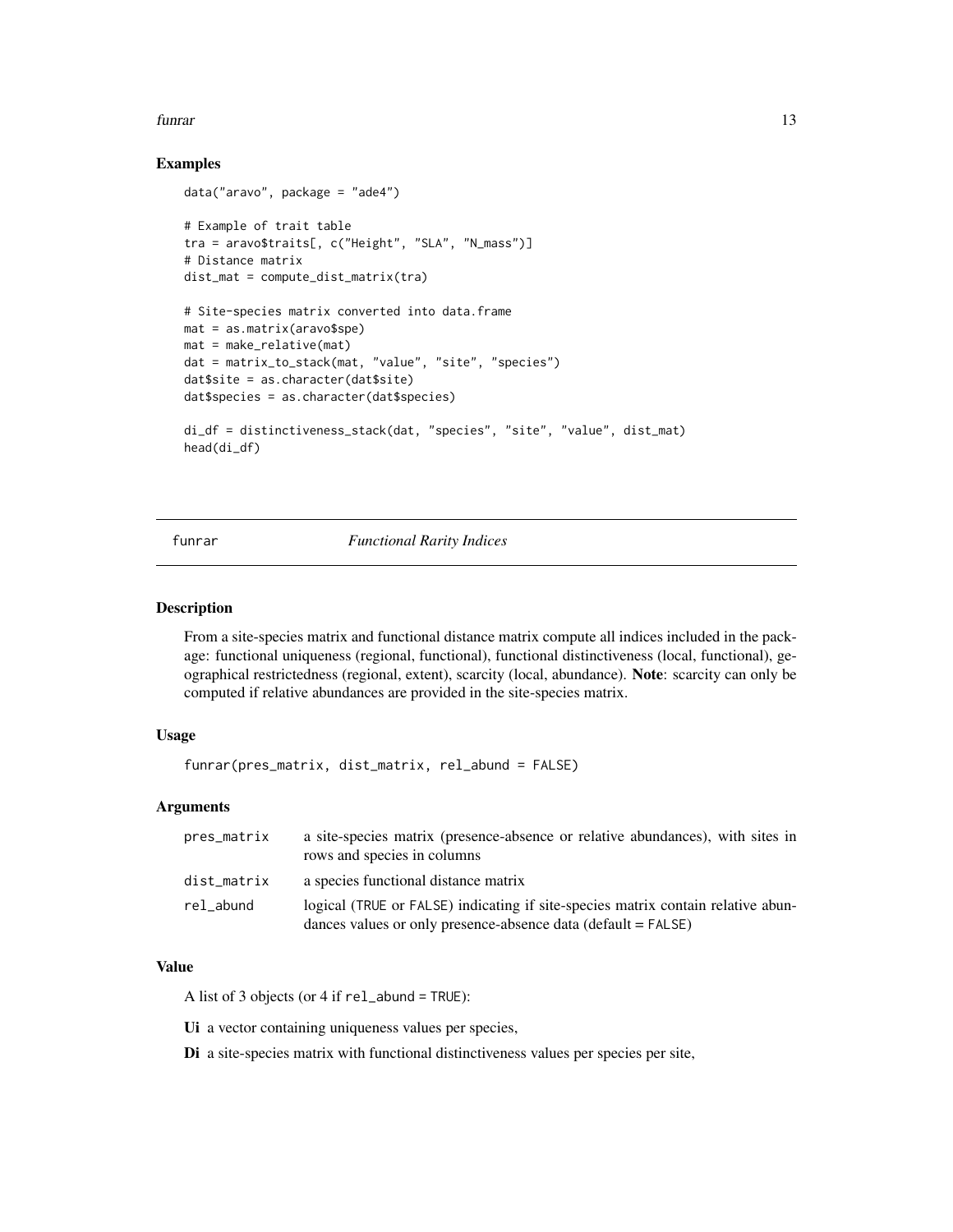<span id="page-13-0"></span>Ri a vector containing geographical restrictedness values per species,

and if rel\_abund = TRUE,

Si a site-species matrix with scarcity values per species per site.

#### See Also

[uniqueness\(\)](#page-22-1), [distinctiveness\(\)](#page-3-1), [restrictedness\(\)](#page-16-1), [scarcity\(\)](#page-18-1)

funrar\_stack *Functional Rarity indices on stacked data.frame*

#### Description

From a stacked (= tidy) data.frame and functional distance matrix compute all indices included in the package: functional uniqueness (regional, functional), functional distinctiveness (local, functional), geographical restrictedness (regional, extent), scarcity (local, abundance). Note: scarcity can only be computed if relative abundances are provided in the data.frame.

### Usage

funrar\_stack(com\_df, sp\_col, com, abund = NULL, dist\_matrix)

### Arguments

| com_df      | a stacked $(= \text{tidy})$ data. frame from a single community with each row represent-<br>ing a species in a community |
|-------------|--------------------------------------------------------------------------------------------------------------------------|
| sp_col      | a character vector, the name of the species column in com_df                                                             |
| com         | a character vector, the column name for communities names                                                                |
| abund       | a character vector, the name of the column containing relative abundances values                                         |
| dist_matrix | a functional distance matrix as given by compute_dist_matrix(), with species<br>name as row and column names             |

#### Value

A list of 3 objects (or 4 if abund is not NULL):

Ui a vector containing uniqueness values per species,

Di a site-species matrix with functional distinctiveness values per species per site,

Ri a vector containing geographical restrictedness values per species,

and if abund is not NULL,

Si a site-species matrix with scarcity values per species per site.

#### See Also

[uniqueness\\_stack\(\)](#page-24-1), [distinctiveness\\_stack\(\)](#page-10-1), [restrictedness\\_stack\(\)](#page-17-1), [scarcity\\_stack\(\)](#page-20-1)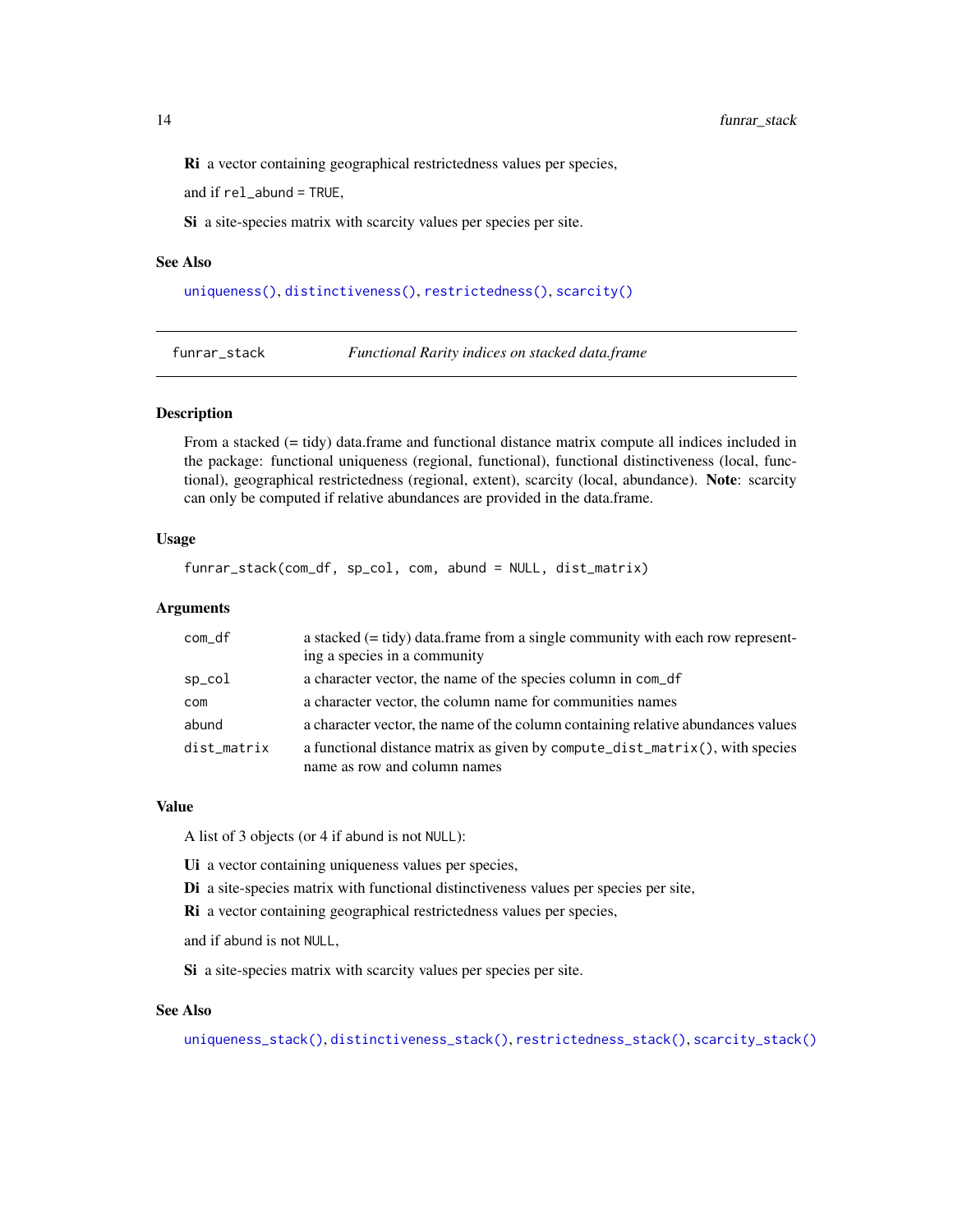#### <span id="page-14-0"></span>Description

From an abundance/presence-absence matrix or data.frame tells if it contains relative abundances or absolute abundances. Checks if all abundances are between 1 and 0 but never checks sum of abundances per community.

### Usage

```
is_relative(given_obj, abund = NULL)
```
data("aravo", package = "ade4")

### **Arguments**

| given_obj | abundance or presence-absence matrix, with sites in rows and species in columns,<br>or tidy community data frame |
|-----------|------------------------------------------------------------------------------------------------------------------|
| abund     | name of the column of the provided object that contains the abundances                                           |

### See Also

[make\\_relative\(\)](#page-14-1) to transform matrix into a relative abundance matrix.

### Examples

```
# Site-species matrix
mat = as.matrix(aravo$spe)
head(mat)[, 1:5] # Has absolute abundances
rel_mat = make_relative(mat)
head(rel_mat) # Relative abundances
# Forced to use ':::' becasue function is not exported
```

```
funrar:::is_relative(mat) # FALSE
funrar:::is_relative(rel_mat) # TRUE
```
<span id="page-14-1"></span>make\_relative *Relative abundance matrix from absolute abundance matrix*

### Description

From an abundance matrix (numbers of individuals of a given species at a site) returns a relative abundance matrix (proportion of individuals of a given species at a given site). This function works also with sparse matrices.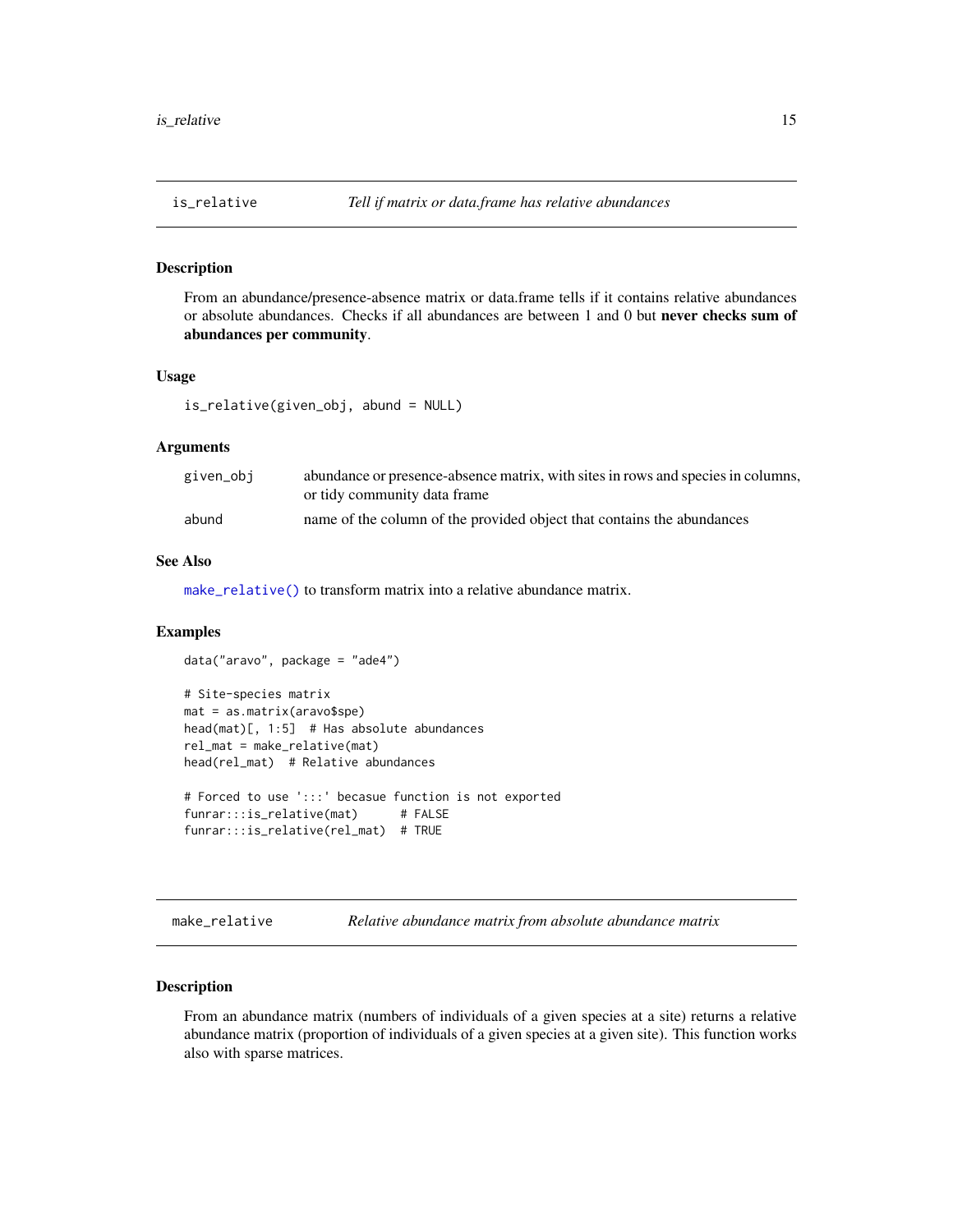### Usage

```
make_relative(abund_matrix)
```
### Arguments

abund\_matrix abundance matrix, with sites in rows and species in columns.

### Examples

data("aravo", package = "ade4")

```
# Site-species matrix
mat = as.matrix(aravo$spe)
head(mat)[, 1:5] # Has absolute abundances
rel_mat = make_relative(mat)
head(rel_mat) # Relative abundances
```
<span id="page-15-1"></span>matrix\_to\_stack *Matrix to stacked (= tidy) data.frame*

### Description

From a matrix with values to a stacked (= tidy) data.frame, exclude NA from given data.frame. If supplied object is not a matrix, try to coerce object to matrix first. matrix\_to\_tidy() is an alias of this function.

### Usage

```
matrix_to_stack(
 my_mat,
  value_col = "value",
  row_to_col = names(dimnames(my_mat))[1],
  col_to_col = names(dimnames(my_matrix))[2])
```

| my_mat     | matrix you want to transform in stacked $(= \text{tidy})$ data.frame                                                                            |
|------------|-------------------------------------------------------------------------------------------------------------------------------------------------|
| value_col  | (optional) character vector to use for value column (default: 'value')                                                                          |
| row_to_col | (optional) character vector used for name of column in data.frame corresponding<br>to rows in matrix (default: corresponding dimension name)    |
| col_to_col | (optional) character vector used for name of column in data.frame corresponding<br>to columns in matrix (default: corresponding dimension name) |

<span id="page-15-0"></span>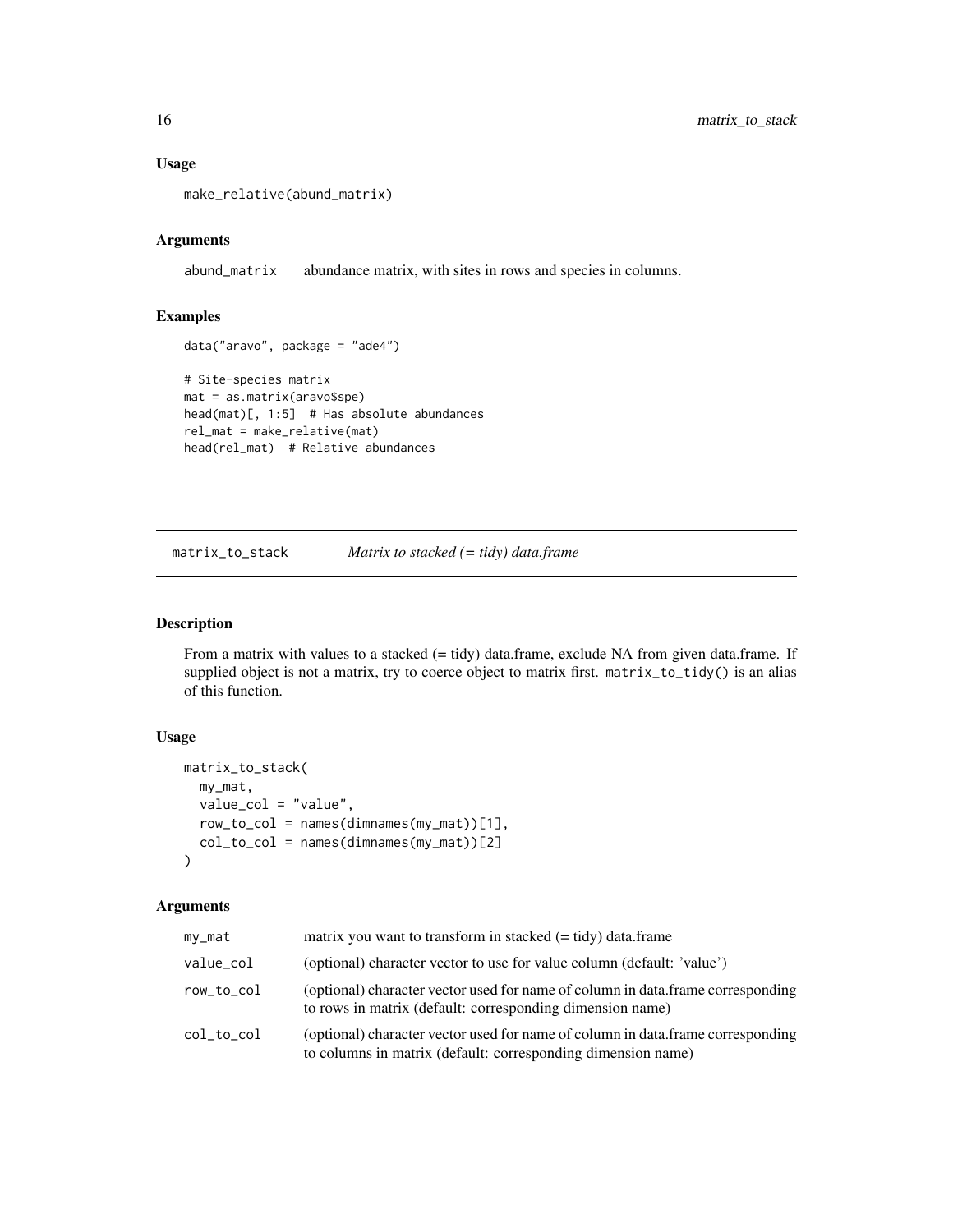#### <span id="page-16-0"></span>restrictedness and the set of the set of the set of the set of the set of the set of the set of the set of the set of the set of the set of the set of the set of the set of the set of the set of the set of the set of the s

### Value

a stacked (= tidy) data.frame with, a column for row names, one for column names and a third one for the values.

### See Also

[stack\\_to\\_matrix\(\)](#page-21-1) for the reverse operation

### Examples

```
data("aravo", package = "ade4")
# Site-species matrix converted into data.frame
mat = as.matrix(aravo$spe)
dat = matrix_to_stack(mat, "value", "site", "species")
str(dat)
```
<span id="page-16-1"></span>restrictedness *Geographical Restrictedness on site-species matrix*

#### Description

Computes geographical restrictedness from a site-species matrix. Geographical restrictedness is an index related to the extent of a species in a given dataset, it is close to 1 when the species is present in only a single site of the dataset (restricted) and close to 0 when the species is present at all sites. It estimates the geographical extent of a species in a dataset. See Details section to have details on the formula used for the computation. The sites-species matrix should have sites in rows and species in columns, similar to vegan package defaults.

#### Usage

```
restrictedness(pres_matrix, relative = FALSE)
```
#### Arguments

| pres_matrix | a site-species matrix, with species in rows and sites in columns, containing<br>presence-absence, relative abundances or abundances values          |
|-------------|-----------------------------------------------------------------------------------------------------------------------------------------------------|
| relative    | a logical (default $=$ FALSE), indicating if restrictedness should be computed<br>relative to restrictedness from a species occupying a single site |

### Details

Geographical Restrictedness aims to measure the regional extent of a species in **funrar** it is computed the simplest way possible: a ratio of the number of sites where a species is present over the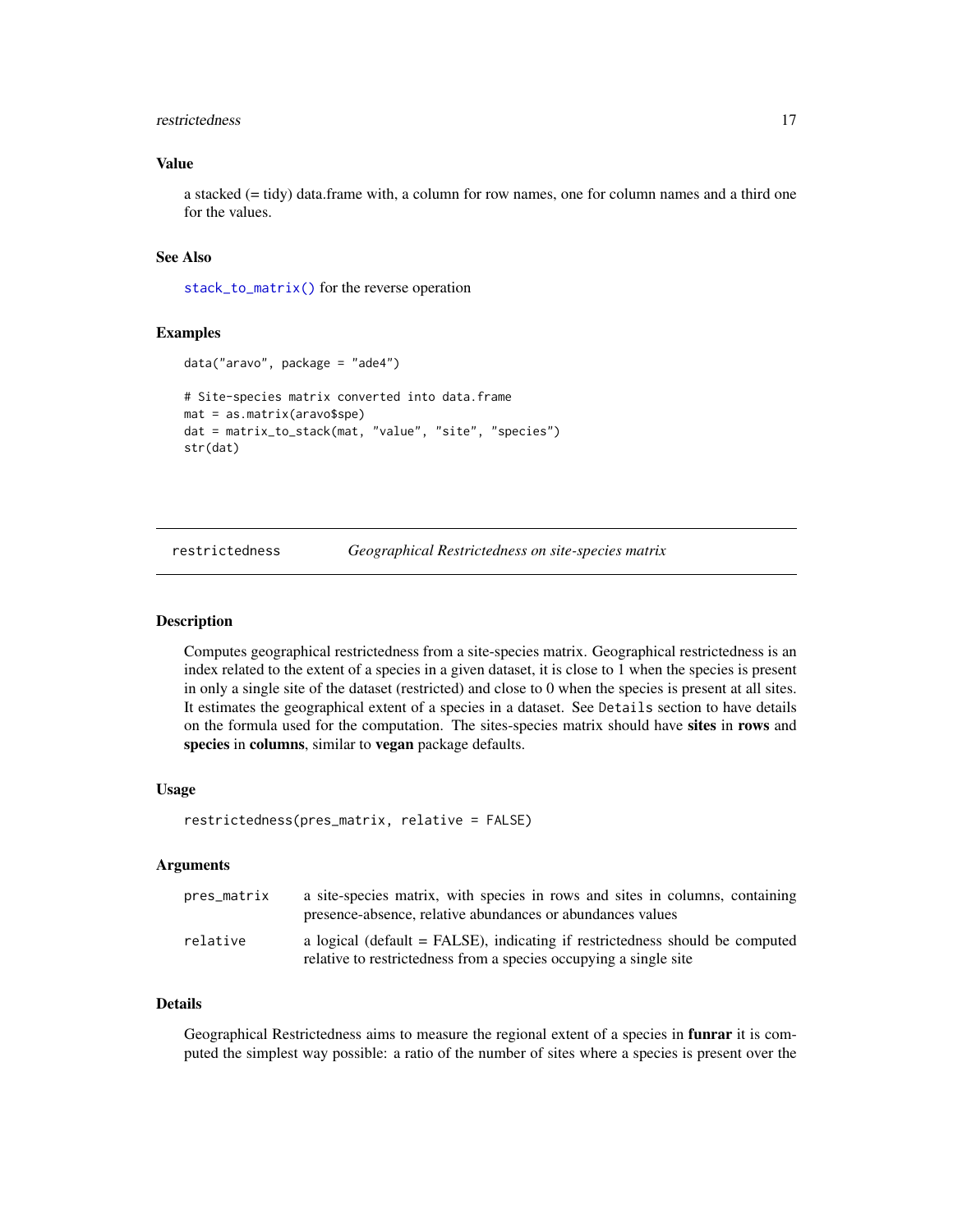<span id="page-17-0"></span>total number of sites in the dataset. We take this ratio off 1 to have a index between 0 and 1 that represents how restricted a species is:

$$
R_i = 1 - \frac{N_i}{N_t \sigma t},
$$

where  $R_i$  is the geographical restrictedness value,  $N_i$  the total number of sites where species i occur and  $N_t$  ot the total number of sites in the dataset. When relative = TRUE, restrictedness is computed relatively to the restrictedness of a species present in a single site:

$$
R_i = \frac{R_i}{R_o ne}
$$

$$
R_i = \frac{1 - \frac{K_i}{K_t o t}}{1 - \frac{1}{K_t o t}}
$$

$$
R_i = \frac{K_t o t - K_i}{K_t o t - 1}
$$

Other approaches can be used to measure the geographical extent (convex hulls, occupancy models, etc.) but for the sake of simplicity only the counting method is implemented in funrar.

### Value

A stacked data.frame containing species' names and their restrictedness value in the Ri column, similar to what [uniqueness\(\)](#page-22-1) returns.

### Examples

```
data("aravo", package = "ade4")
# Site-species matrix
mat = as.matrix(aravo$spe)
ri = restrictedness(mat)
head(ri)
```
<span id="page-17-1"></span>restrictedness\_stack *Geographical Restrictedness for stacked data.frame*

### Description

Compute the geographical restrictedness for each species present in the stacked data.frame. Geographical restrictedness is an index related to the extent of a species in a given dataset, it is close to 1 when the species is present in only a single site of the dataset (restricted) and close to 0 when the species is present at all sites. It estimates the geographical extent of a species in a dataset. See [restrictedness\(\)](#page-16-1) for details on restrictedness computation. You can either use \_stack() or \_tidy() functions as they are aliases of one another.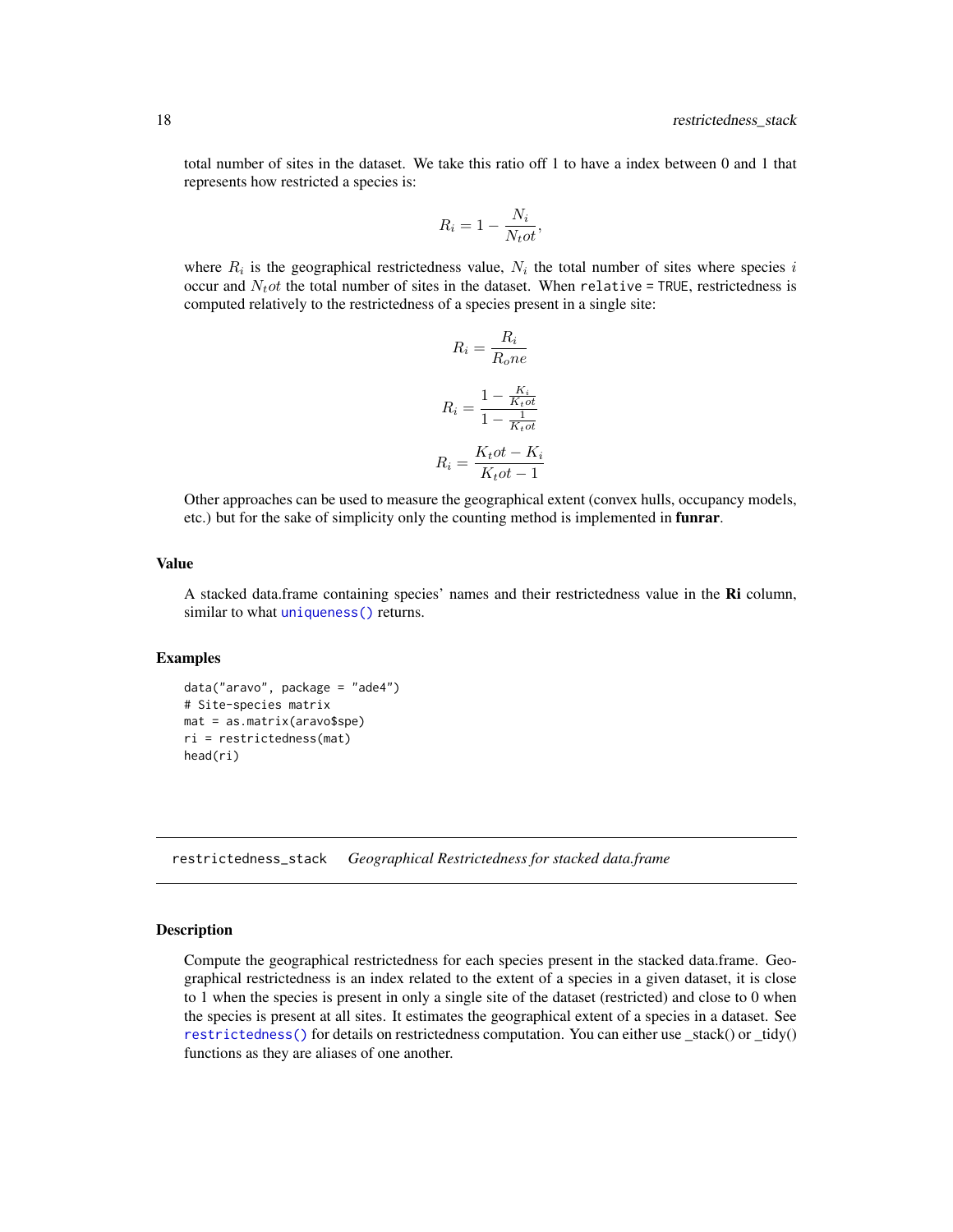#### <span id="page-18-0"></span>scarcity and the set of the set of the set of the set of the set of the set of the set of the set of the set of the set of the set of the set of the set of the set of the set of the set of the set of the set of the set of

### Usage

```
restrictedness_stack(com_df, sp_col, com, relative = FALSE)
```

```
restrictedness_tidy(com_df, sp_col, com, relative = FALSE)
```
### Arguments

| com_df   | a stacked $(=$ tidy) data.frame of communities                                                                                                    |
|----------|---------------------------------------------------------------------------------------------------------------------------------------------------|
| sp_col   | a character vector indicating the name of the species column                                                                                      |
| com      | a character vector indicating the name of the community column                                                                                    |
| relative | a logical (default = FALSE), indicating if restrictedness should be computed<br>relative to restrictedness from a species occupying a single site |

### Value

A stacked data.frame containing species' names and their restrictedness value in the Ri column, similar to what [uniqueness\\_stack\(\)](#page-24-1) returns.

### See Also

[restrictedness\(\)](#page-16-1), [uniqueness\\_stack\(\)](#page-24-1)

### Examples

```
data("aravo", package = "ade4")
# Site-species matrix converted into data.frame
mat = as.matrix(aravo$spe)
dat = matrix_to_stack(mat, "value", "site", "species")
dat$site = as.character(dat$site)
dat$species = as.character(dat$species)
ri_df = restrictedness_stack(dat, "species", "site")
head(ri_df)
```
<span id="page-18-1"></span>scarcity *Scarcity on site-species matrix*

### Description

Computes scarcity from a relative abundance matrix of species. Scarcity is close to 1 when a species is rare in a community and close to 0 when it is abundant. It requires a site-species matrix with relative abundances. See Details section for the formula. The sites-species matrix should have sites in rows and species in columns, similar to vegan package defaults.

### Usage

```
scarcity(pres_matrix)
```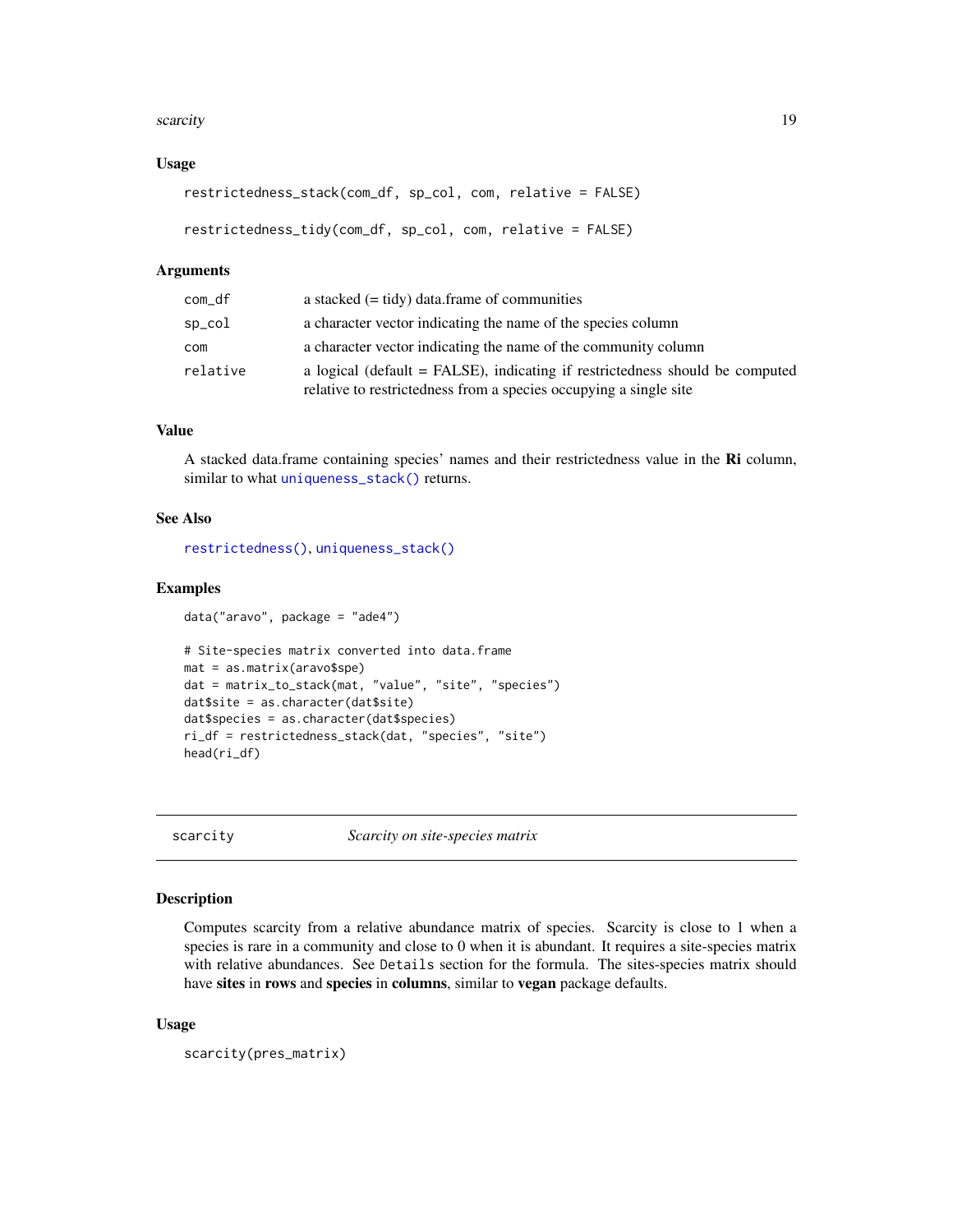#### <span id="page-19-0"></span>Arguments

pres\_matrix a site-species matrix, with species in rows and sites in columns, containing relative abundances values

### Details

The scarcity of species is computed as follow:

 $S_i = \exp -N \log 2A_i,$ 

with  $S_i$  the scarcity of species i, N the total number of species in the community and  $A_i$  the relative abundance of species  $i$  in the community. Scarcity is thus a measure of the **local** rarity in terms of abundances. If  $S_i$  is close to 1 the species has a very low abundances while if it's close to 0, it is quite abundant in the community.

#### Value

a similar matrix to pres\_matrix with scarcity values in *lieu* of relative abundances.

### See Also

```
distinctiveness(),
restrictedness(), uniqueness()
```
#### Examples

```
data("aravo", package = "ade4")
# Site-species matrix
mat = as.matrix(aravo$spe)
mat = make_relative(mat)
si = scarcity(pres_matrix = mat)
si[1:5, 1:5]
```
<span id="page-19-1"></span>scarcity\_com *Scarcity for a single community*

### **Description**

Given a stacked data.frame compute species scarcity. Scarcity measures how abundant is a species locally. Scarcity is close to 1 when a species is rare in a community and close to 0 when it is abundant. See [scarcity\(\)](#page-18-1) function or the functional rarity indices vignette included in the package (type vignette("rarity\_indices",package = "funrar")) for details about the index.

### Usage

scarcity\_com(com\_df, sp\_col, abund)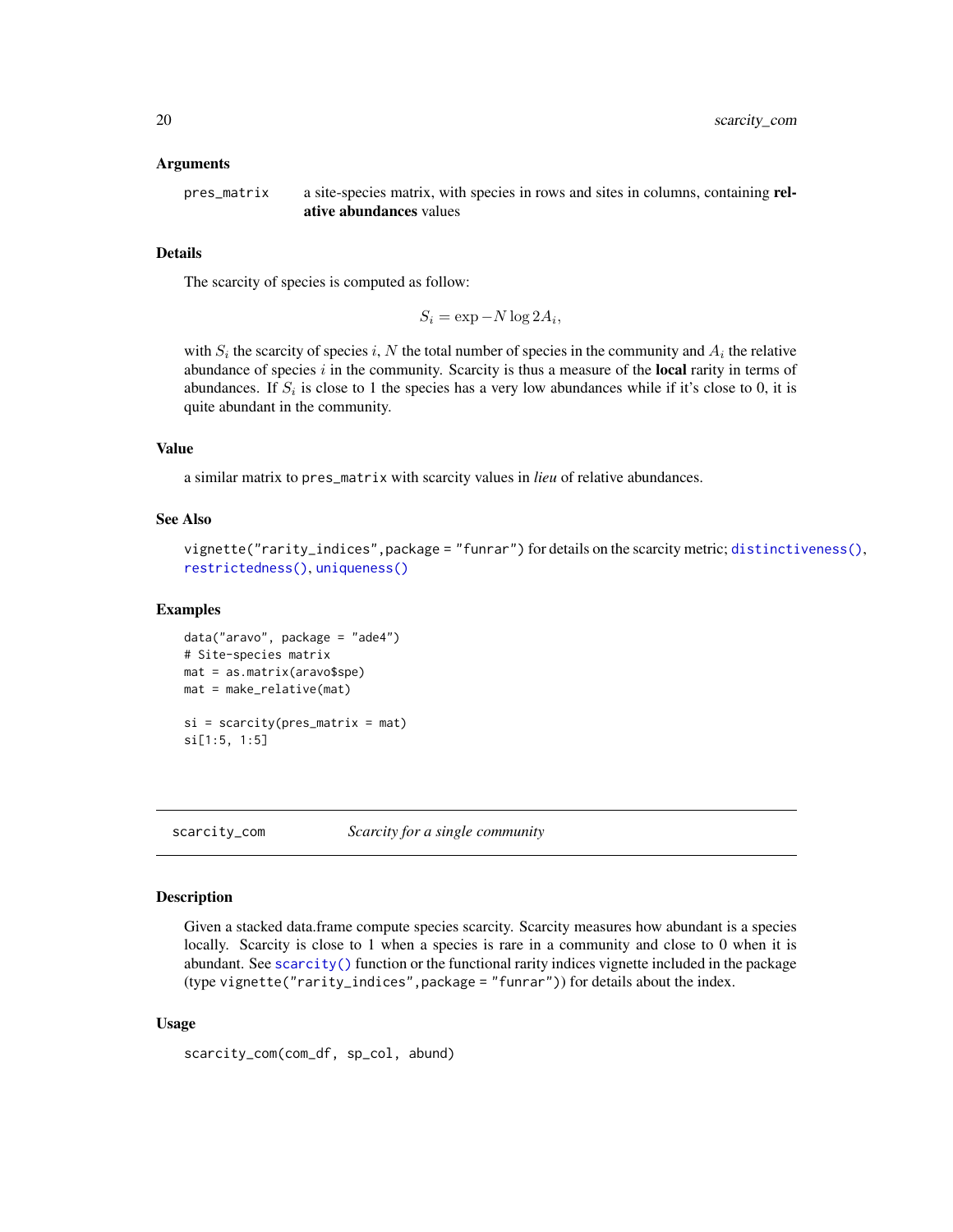### <span id="page-20-0"></span>scarcity\_stack 21

#### **Arguments**

| com_df | a stacked $(= \text{tidy})$ data. frame from a single community with each row represent-<br>ing a species in a community |
|--------|--------------------------------------------------------------------------------------------------------------------------|
| sp_col | a character vector, the name of the species column in com_df                                                             |
| abund  | a character vector, the name of the column containing relative abundances values                                         |

### Value

the same data.frame with the additional Si column giving scarcity values for each species

### Caution

This function is meant for internal uses mostly, thus it does not include any tests on inputs and may fail unexpectedly. Please use [scarcity\\_stack\(\)](#page-20-1) to avoid input errors.

### See Also

[scarcity\(\)](#page-18-1) and vignette("rarity\_indices", package = "funrar") for details on the scarcity metric; [distinctiveness\\_com\(\)](#page-6-1) to compute distinctiveness on a single community

<span id="page-20-1"></span>scarcity\_stack *Scarcity*

### Description

Compute scarcity values for several communities. Scarcity computation requires relative abundances. Scarcity is close to 1 when a species is rare in a community and close to 0 when it is abundant. See [scarcity\(\)](#page-18-1) function or the functional rarity indices vignette included in the package (type vignette("rarity\_indices",package = "funrar")) for details about the index. You can either use \_stack() or \_tidy() functions as they are aliases of one another.

#### Usage

```
scarcity_stack(com_df, sp_col, com, abund)
scarcity_tidy(com_df, sp_col, com, abund)
```

| com_df | a stacked $(= \text{tidy})$ data. frame from a single community with each row represent-<br>ing a species in a community |
|--------|--------------------------------------------------------------------------------------------------------------------------|
| sp_col | a character vector, the name of the species column in com_df                                                             |
| com    | a character vector indicating the column name of communities ID in com_df                                                |
| abund  | a character vector, the name of the column containing relative abundances values                                         |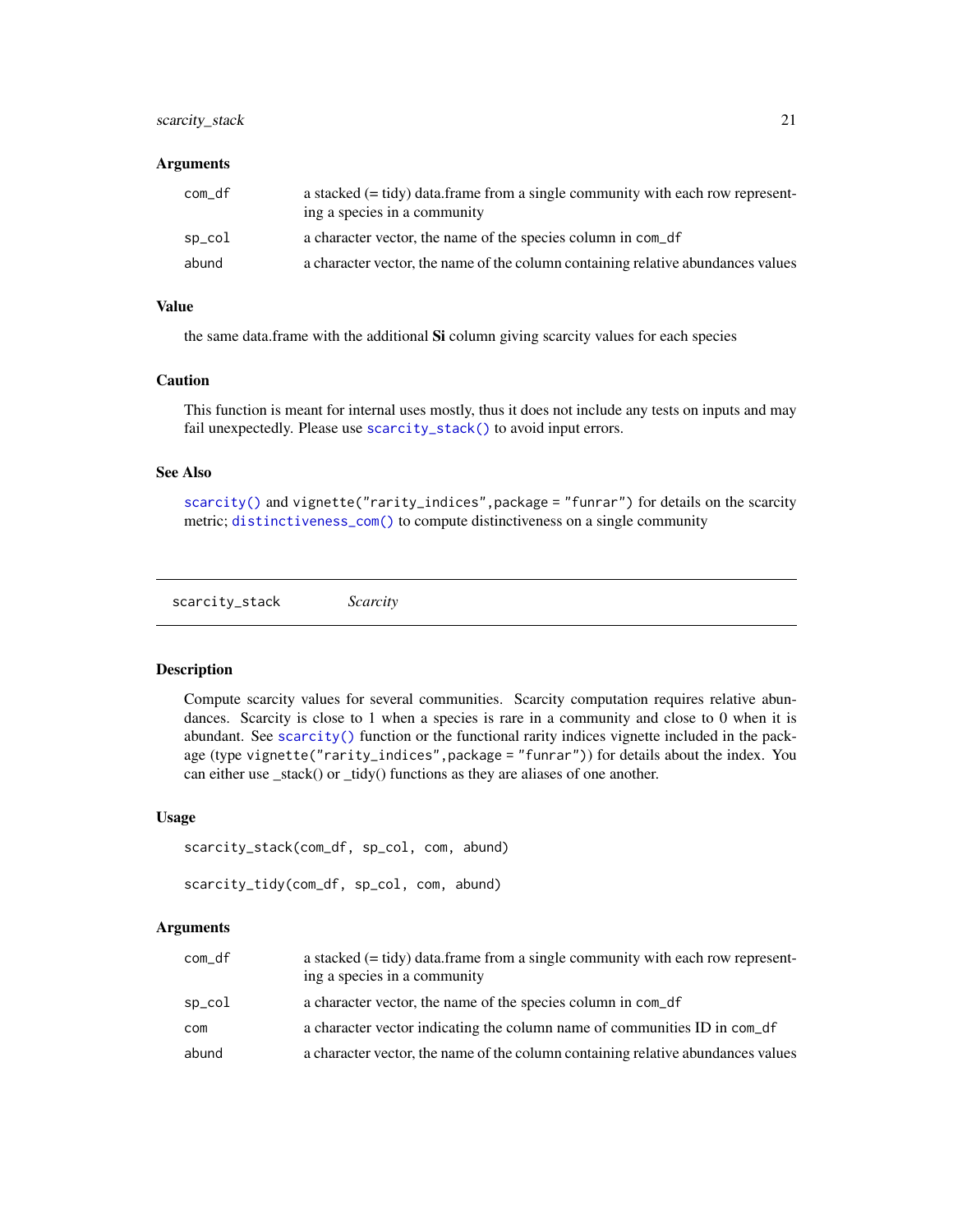#### <span id="page-21-0"></span>Value

The same table as com\_df with an added  $S_i$  column for Scarcity values.

#### See Also

```
scarcity() and vignette("rarity_indices", package = "funrar") for details on the scarcity
metric; distinctiveness_stack(), restrictedness_stack(), uniqueness_stack()
```
### Examples

```
data("aravo", package = "ade4")
# Site-species matrix converted into data.frame
mat = as.matrix(aravo$spe)
mat = make_relative(mat)
dat = matrix_to_stack(mat, "value", "site", "species")
dat$site = as.character(dat$site)
dat$species = as.character(dat$species)
si_df = scarcity_stack(dat, "species", "site", "value")
head(si_df)
```
<span id="page-21-1"></span>stack\_to\_matrix *Stacked (= tidy) data.frame to matrix*

### Description

Passes from a stacked (= tidy) data.frame to a matrix. tidy\_to\_matrix() is an alias of this function.

#### Usage

```
stack_to_matrix(
 my_df,
 col_to_row,
 col_to_col,
 col_value = NULL,
  sparse = FALSE
)
```

| my_df      | data frame you want to transform in matrix                                                    |
|------------|-----------------------------------------------------------------------------------------------|
| col_to_row | character vector of the name of the data, frame column you want to put into<br>matrix rows    |
| col to col | character vector of the name of the data. frame column you want to be as columns<br>in matrix |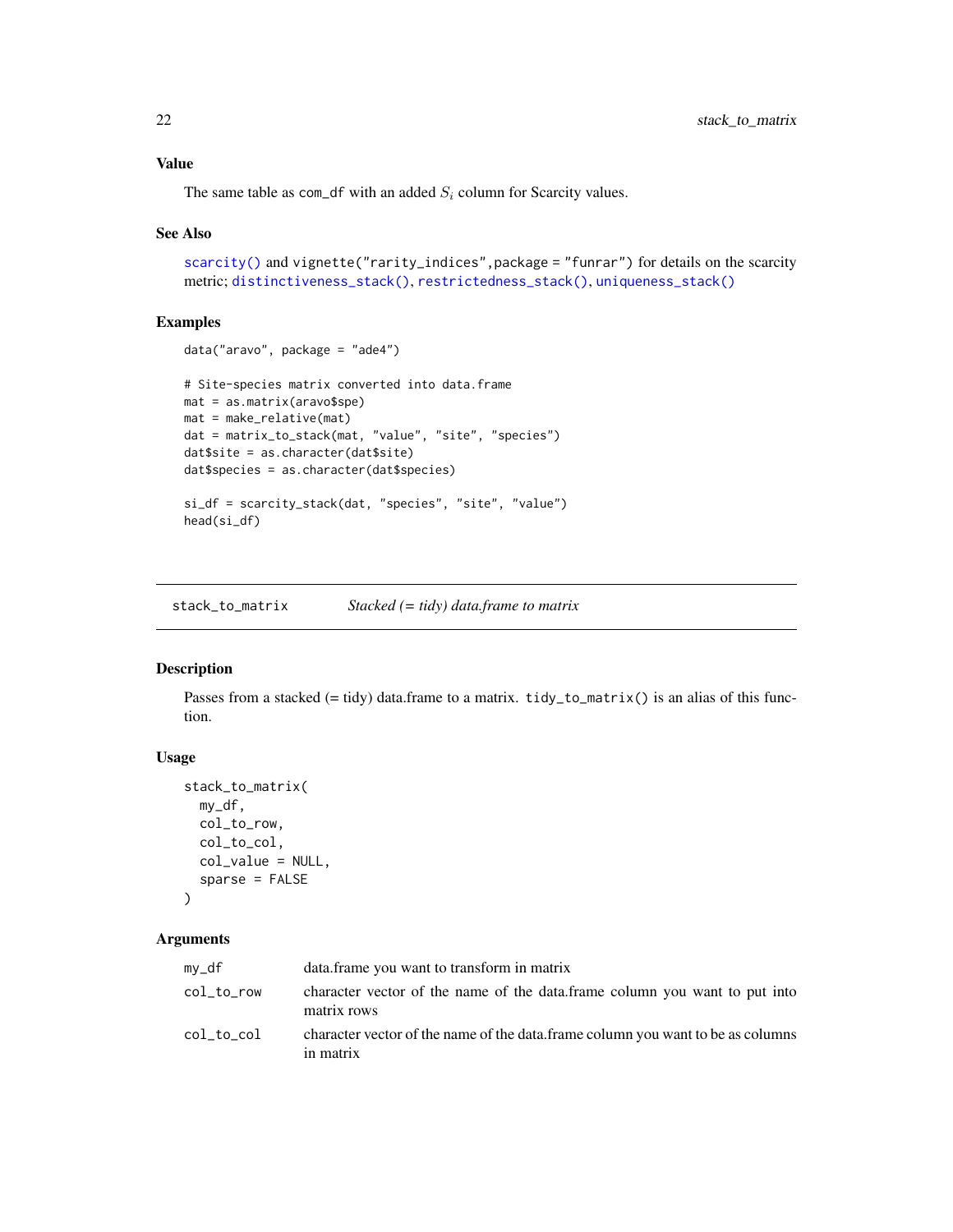### <span id="page-22-0"></span>uniqueness 23

| col_value | (optional, $default = NULL$ ) character vector indicating the name of a column cod-<br>ing the values that will be put in the matrix |
|-----------|--------------------------------------------------------------------------------------------------------------------------------------|
| sparse    | (optional, default = FALSE) logical indicating whether to return a sparse matrix<br>(if TRUE requires tidytext package)              |

### Value

a matrix with given col\_to\_row column in rows and col\_to\_col column in columns. If some cells are not present in the data.frame (e.g. some species not present at some sites), the matrix will have a NA value.

### See Also

[matrix\\_to\\_stack\(\)](#page-15-1) for the reverse operation

### Examples

```
example = data.frame("sites" = c(rep("1", 3), rep("2", 2)),"species" = c("A", "B", "C", "B", "D"),
  "abundance" = c(0.33, 0.33, 0.33, 0.4, 0.6))
mat = stack_to_matrix(example, "sites", "species", "abundance")
mat
```
<span id="page-22-1"></span>uniqueness *Functional Uniqueness for site-species matrix matrix*

#### Description

Computes the functional uniqueness from a site-species matrix with the provided functional distance matrix. Functional Uniqueness represents how "isolated" is a species in the global species pool, it is the functional distance to the nearest neighbor of the species of interest (see Details section for the formula). The sites-species matrix should have sites in rows and species in columns, similar to vegan package defaults.

### Usage

```
uniqueness(pres_matrix, dist_matrix)
```

| pres_matrix | a site-species matrix (presence-absence or relative abundances), with sites in |
|-------------|--------------------------------------------------------------------------------|
|             | rows and species in columns                                                    |
| dist matrix | a species functional distance matrix                                           |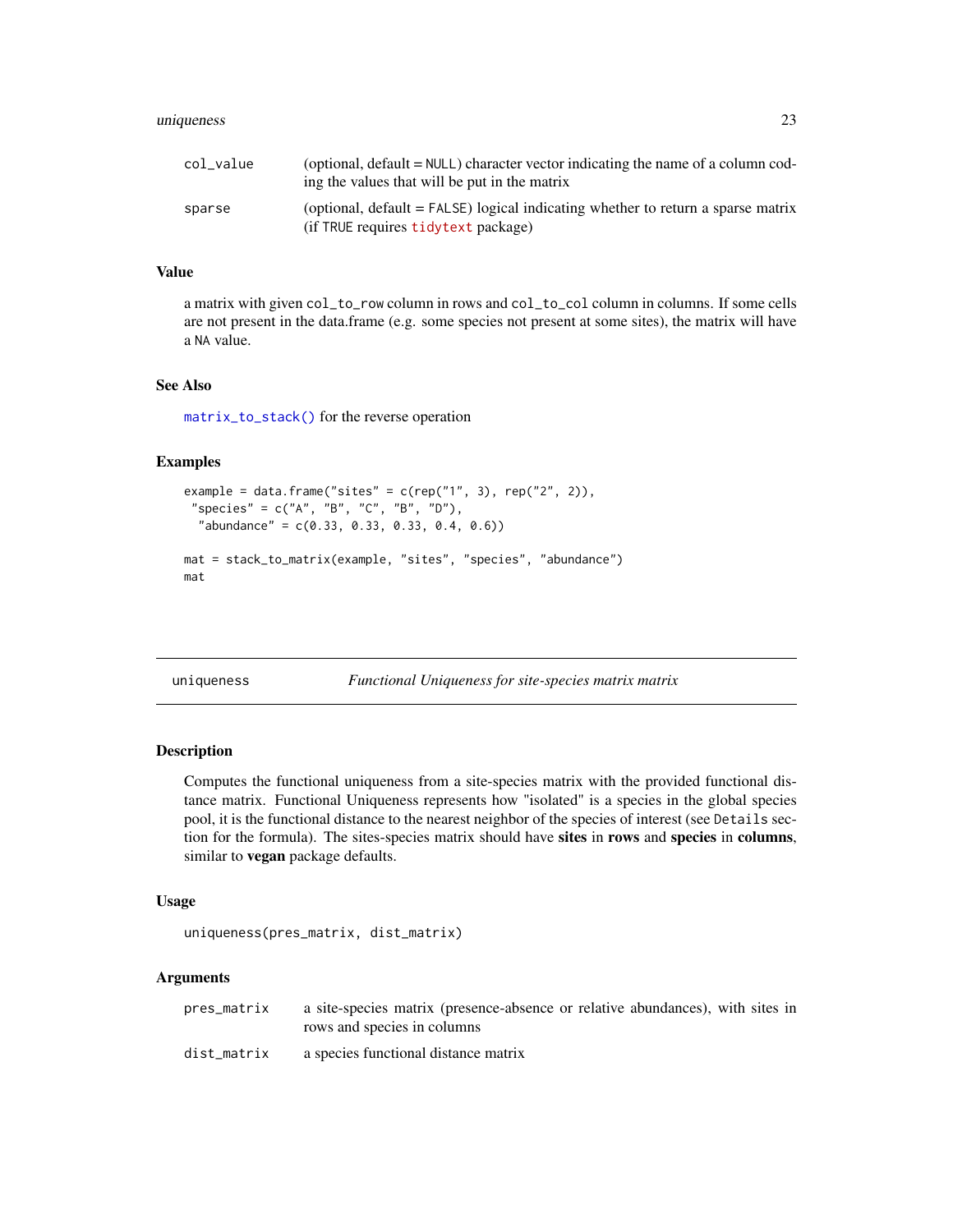### <span id="page-23-0"></span>Details

Functional Uniqueness  $U_i$  is computed as follow:

$$
U_i = \min(d_{ij}) \forall j, j \neq i,
$$

with  $U_i$  the functional uniqueness of species i, and  $d_i j$  the functional distance between species i and species j

#### Value

A data.frame with functional uniqueness values per species, with one column with provided species column name and the Ui column with functional uniqueness values.

#### See Also

[distinctiveness\(\)](#page-3-1), [restrictedness\(\)](#page-16-1), [scarcity\(\)](#page-18-1)

### Examples

```
data("aravo", package = "ade4")
# Site-species matrix
mat = as.matrix(aravo$spe)
colnames(mat) = as.character(colnames(mat))
# Example of trait table
tra = aravo$traits[, c("Height", "SLA", "N_mass")]
# Distance matrix
dist_mat = compute_dist_matrix(tra)
ui = uniqueness(mat, dist_mat)
head(ui)
# Computing uniqueness for each community
com\_ui = apply(mat, 1,function(x, dist_m) {
                    smaller_com = x[x > 0 & 0 & 0 & 0 \in (x)]uniqueness(t(as.matrix(smaller_com)), dist_m)
                }, dist_m = dist_mat)
```
<span id="page-23-1"></span>uniqueness\_dimensions *Uniqueness dimensions*

### Description

From a trait table and a site-species matrix compute Uniqueness (nearest functional distance) for each species and each trait, plus computes it for all the traits.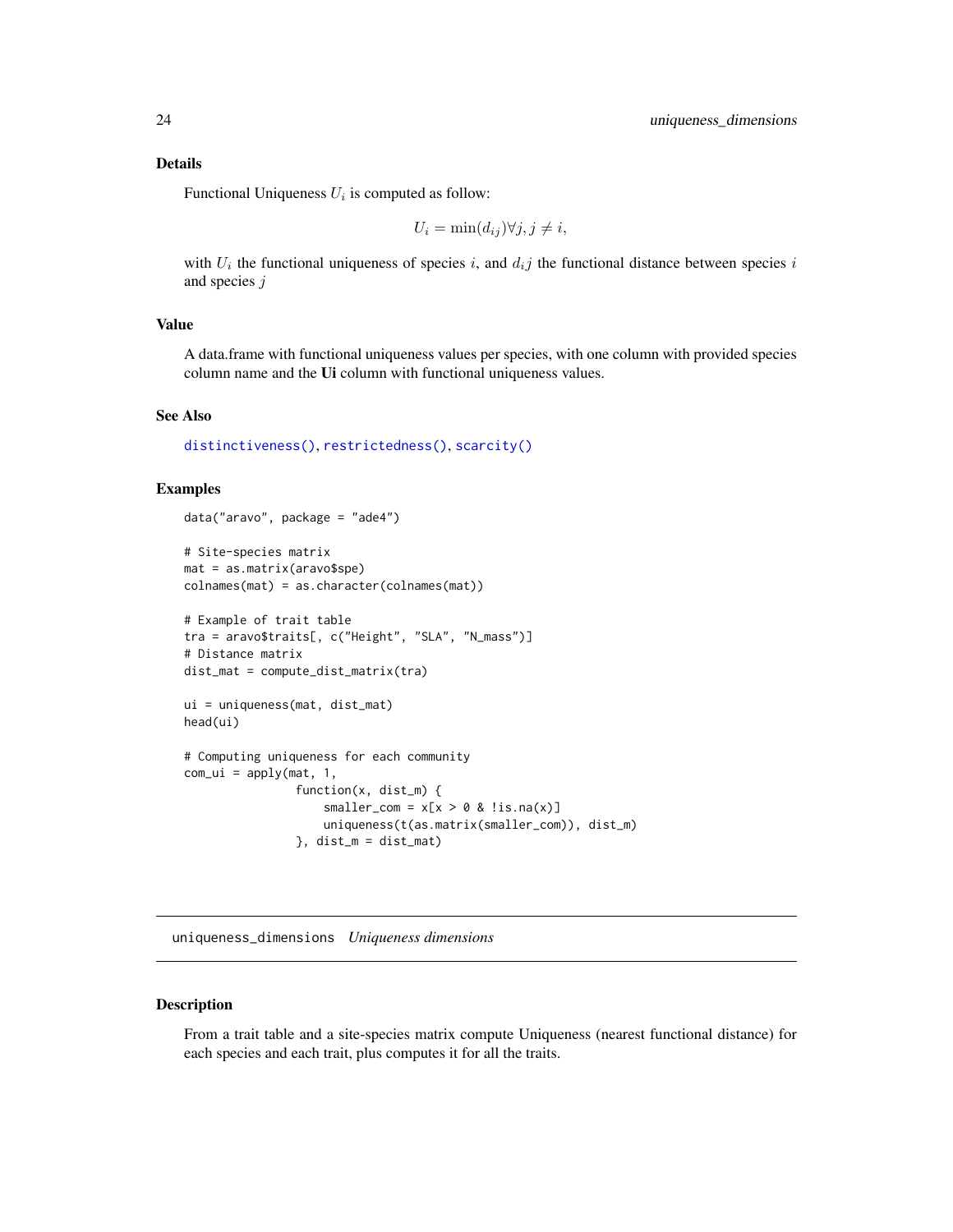### <span id="page-24-0"></span>uniqueness\_stack 25

#### Usage

```
uniqueness_dimensions(pres_matrix, traits_table, ...)
```
#### Arguments

| pres_matrix  | a site-species matrix, with species in rows and sites in columns, containing<br>presence-absence, relative abundances or abundances values |
|--------------|--------------------------------------------------------------------------------------------------------------------------------------------|
| traits_table | a data.frame of traits with species in row and traits in columns, row names<br>should be species names,                                    |
| $\cdots$     | additional arguments supplied to compute_dist_matrix()                                                                                     |

### Value

a data.frame containing species' names and their uniqueness values for each traits (Ui\_X column for trait  $X$ ), as well as a column for the uniqueness value for all traits ( $Ui$ <sup>n</sup> all column)

### See Also

[distinctiveness\\_dimensions\(\)](#page-7-1), [uniqueness\(\)](#page-22-1), [uniqueness\\_stack\(\)](#page-24-1) and [compute\\_dist\\_matrix\(\)](#page-2-1) for additional arguments

#### Examples

```
data("aravo", package = "ade4")
# Site-species matrix
mat = as.matrix(aravo$spe)
rel_mat = make_relative(mat)
# Example of trait table
tra = aravo$traits[, c("Height", "SLA", "N_mass")]
```

```
ui_dim = uniqueness_dimensions(rel_mat, tra)
```
<span id="page-24-1"></span>uniqueness\_stack *Functional Uniqueness on stacked data.frame*

### Description

Computes functional uniqueness values over a given regional pool. Functional uniqueness gives the functional distance to the nearest-neighbor of a given species in the provided distance matrix. See [uniqueness\(\)](#page-22-1) function for details on computation. You can either use \_stack() or \_tidy() functions as they are aliases of one another.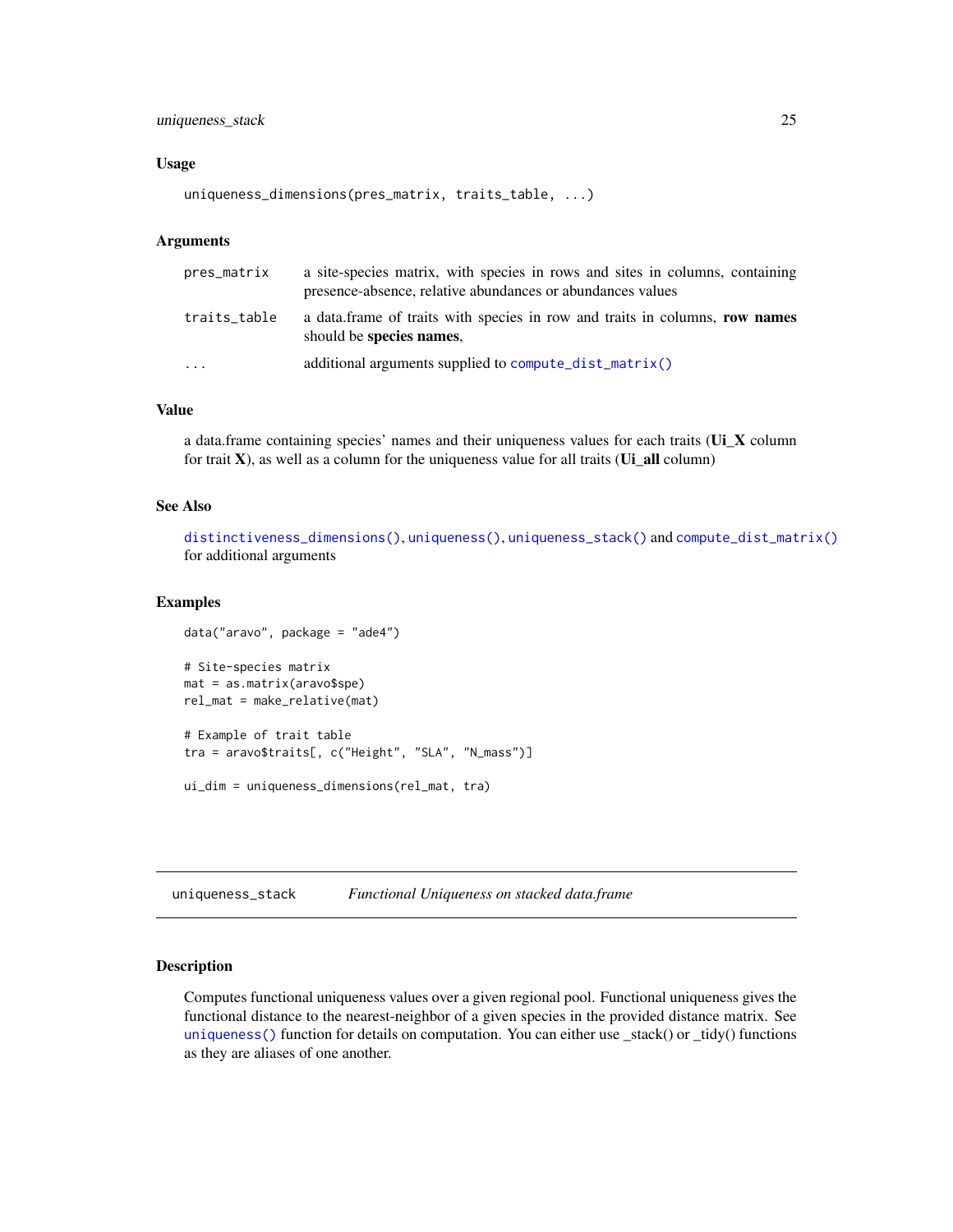```
uniqueness_stack(com_df, sp_col, dist_matrix)
```

```
uniqueness_tidy(com_df, sp_col, dist_matrix)
```
#### Arguments

| com_df      | a data frame of the species in the regional pool.                                        |
|-------------|------------------------------------------------------------------------------------------|
| sp_col      | a character vector indicating the name of the species column in the com_df data<br>frame |
| dist matrix | a functional distance matrix                                                             |

### Value

A data.frame with uniqueness value per species, with one column with provided species column name and the Ui column with the uniqueness values.

### See Also

```
uniqueness() and vignette("rarity_indices",package = "funrar") for details on the unique-
ness metric; distinctiveness_stack(), restrictedness_stack(), scarcity_stack()
```
### Examples

```
data("aravo", package = "ade4")
```

```
# Site-species matrix converted into data.frame
mat = as.matrix(aravo$spe)
dat = matrix_to_stack(mat, "value", "site", "species")
dat$site = as.character(dat$site)
dat$species = as.character(dat$species)
```

```
# Example of trait table
tra = aravo$traits[, c("Height", "SLA", "N_mass")]
# Distance matrix
dist_mat = compute_dist_matrix(tra)
```

```
ui_df = uniqueness_stack(dat, "species", dist_mat)
head(ui_df)
```